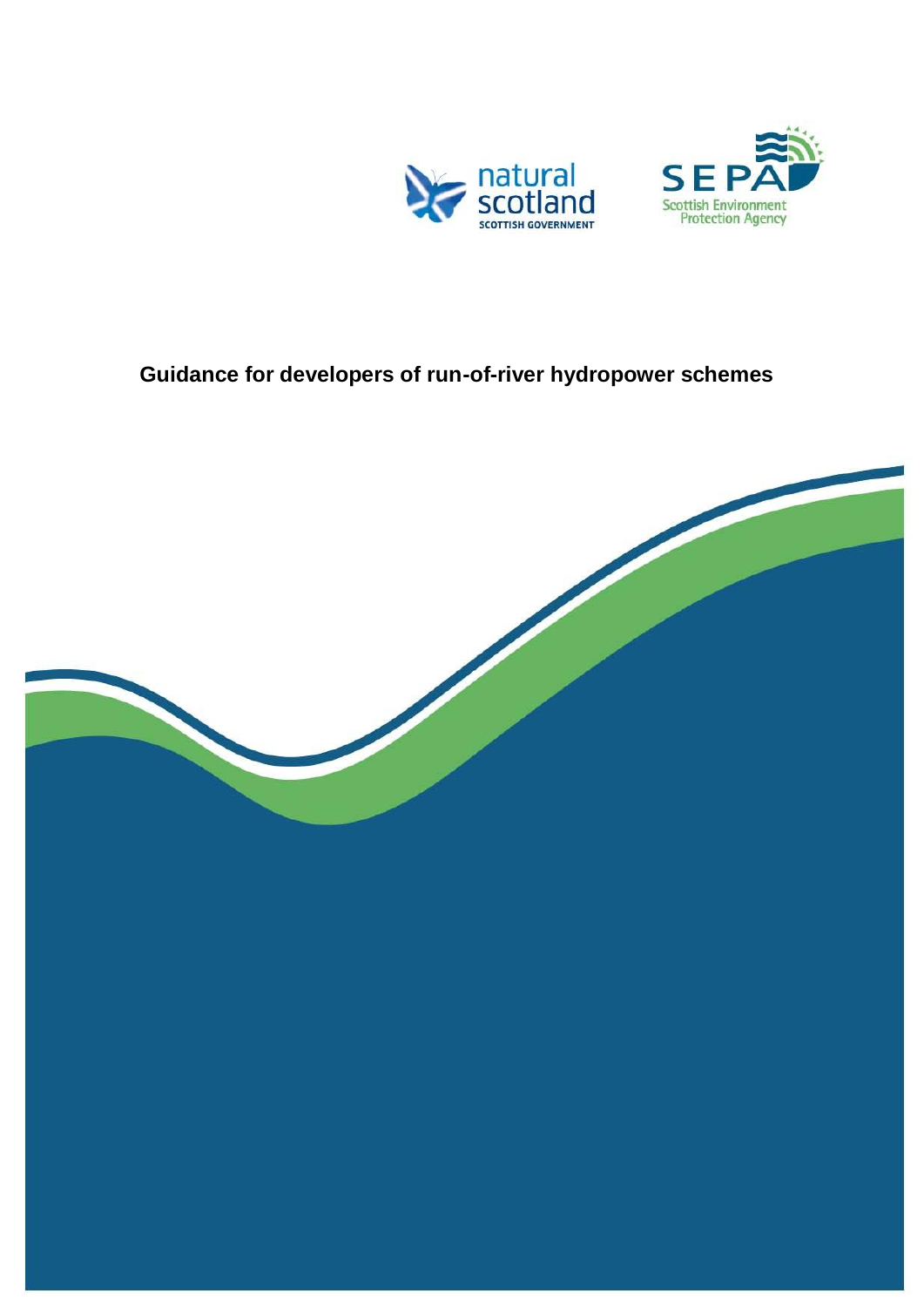## **Contents**

| OVERVIEW OF APPROACH WHERE ANNUAL OUTPUT < 0.35 GIGAWATT HOURS 5<br>OVERVIEW OF APPROACH WHERE ANNUAL OUTPUT ≥ 0.35 GIGAWATT HOURS  6 |    |
|---------------------------------------------------------------------------------------------------------------------------------------|----|
| ANNEX A TO PART A: GUIDANCE ON IDENTIFYING PROVISIONALLY ACCEPTABLE                                                                   |    |
| PART B: MITIGATION WE CONSIDER LIKELY TO BE PRACTICABLE TO INCLUDE IN                                                                 |    |
|                                                                                                                                       |    |
|                                                                                                                                       |    |
| CAR SCREENING DOCUMENT TO BE COMPLETED BY APPLICANTS FOR ALL RUN                                                                      | 30 |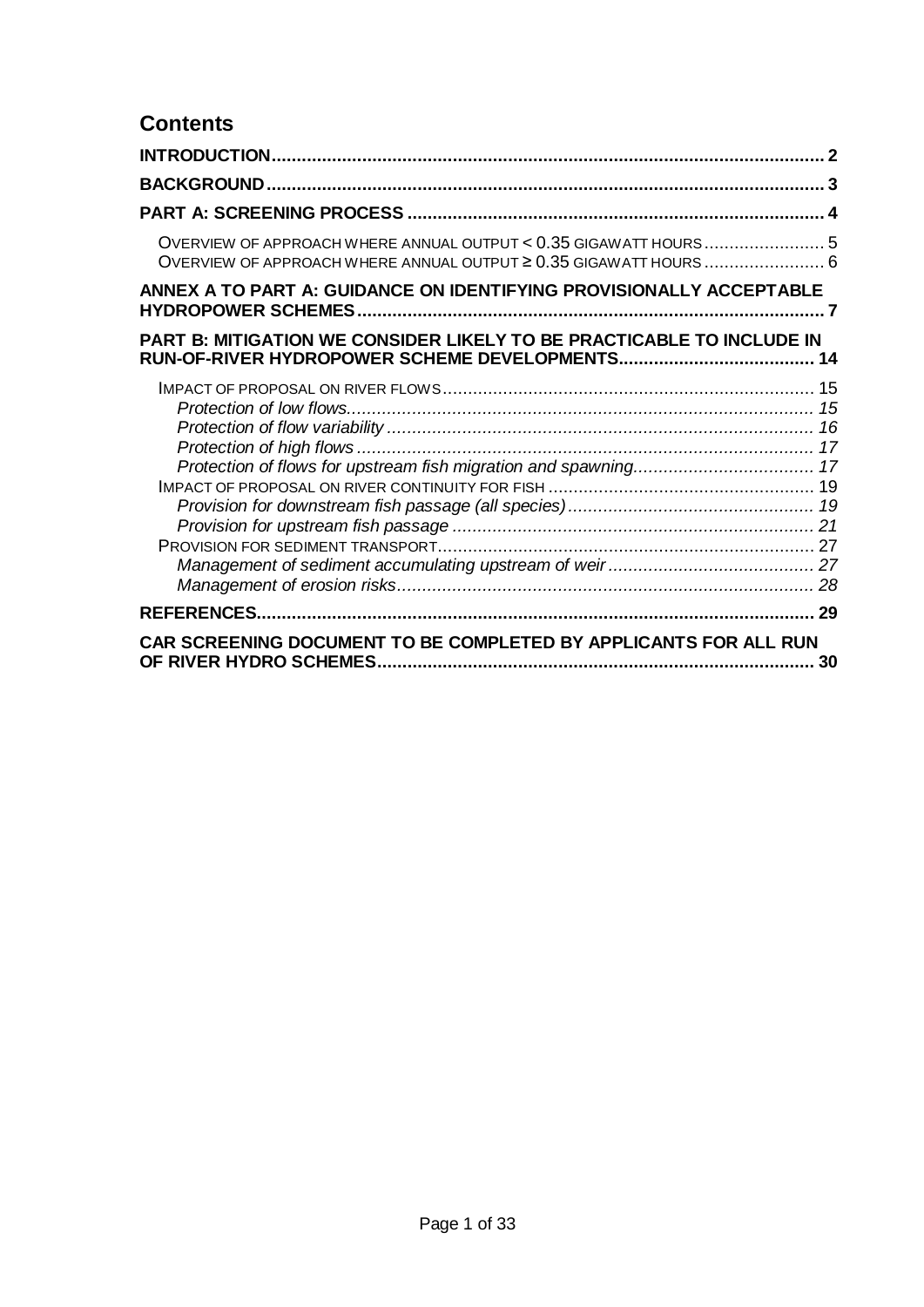## <span id="page-2-0"></span>**Introduction**

This guidance is aimed at anyone planning to develop a run-of-river hydropower scheme i.e. a scheme with less than 24 hours" worth of storage. It is **essential** that developers assess their proposal against the criteria in the document to ensure it is capable of being consented by us. To assist with this process a pro-forma screening outcome document is attached to the end of this guidance document. All developers **must** fill in this document to demonstrate how their proposal complies with the guidance. Failure to do so may result in the application being refused and the developer carrying out unnecessary work. Developers are recommended to use this screening guidance at an early stage in the planning of a potential scheme and thereafter to contact us to verify its likely acceptability.

This guidance is divided into two parts.

Part A provides a set of simple checklists that can be used at a very early stage in the planning of a scheme to assess the likelihood that the scheme will be able to obtain a water use licence from us. It is particularly aimed at developers of schemes with an installed capacity of less than about 100 kilowatts.

**Part B** is intended to help developers planning any size of run-of-river scheme. It sets out the mitigation measures that we will require to be incorporated into hydropower developments for the purpose of protecting the water environment.

Those using this guidance may also be interested in our [Guidance for applicants on](http://www.sepa.org.uk/water/idoc.ashx?docid=358677fe-61f7-4fc9-baab-79cb93671387&version=-1)  [supporting information requirements for hydropower applications](http://www.sepa.org.uk/water/idoc.ashx?docid=358677fe-61f7-4fc9-baab-79cb93671387&version=-1) which is available on our website.

### **Screening outcome recording form**

The pro-forma screening outcome document is attached as Appendix 1 at the end of the guidance document and must be completed and submitted along with any application. The appropriate forms can be found on our [website.](http://www.sepa.org.uk/system_pages/application_forms.aspx)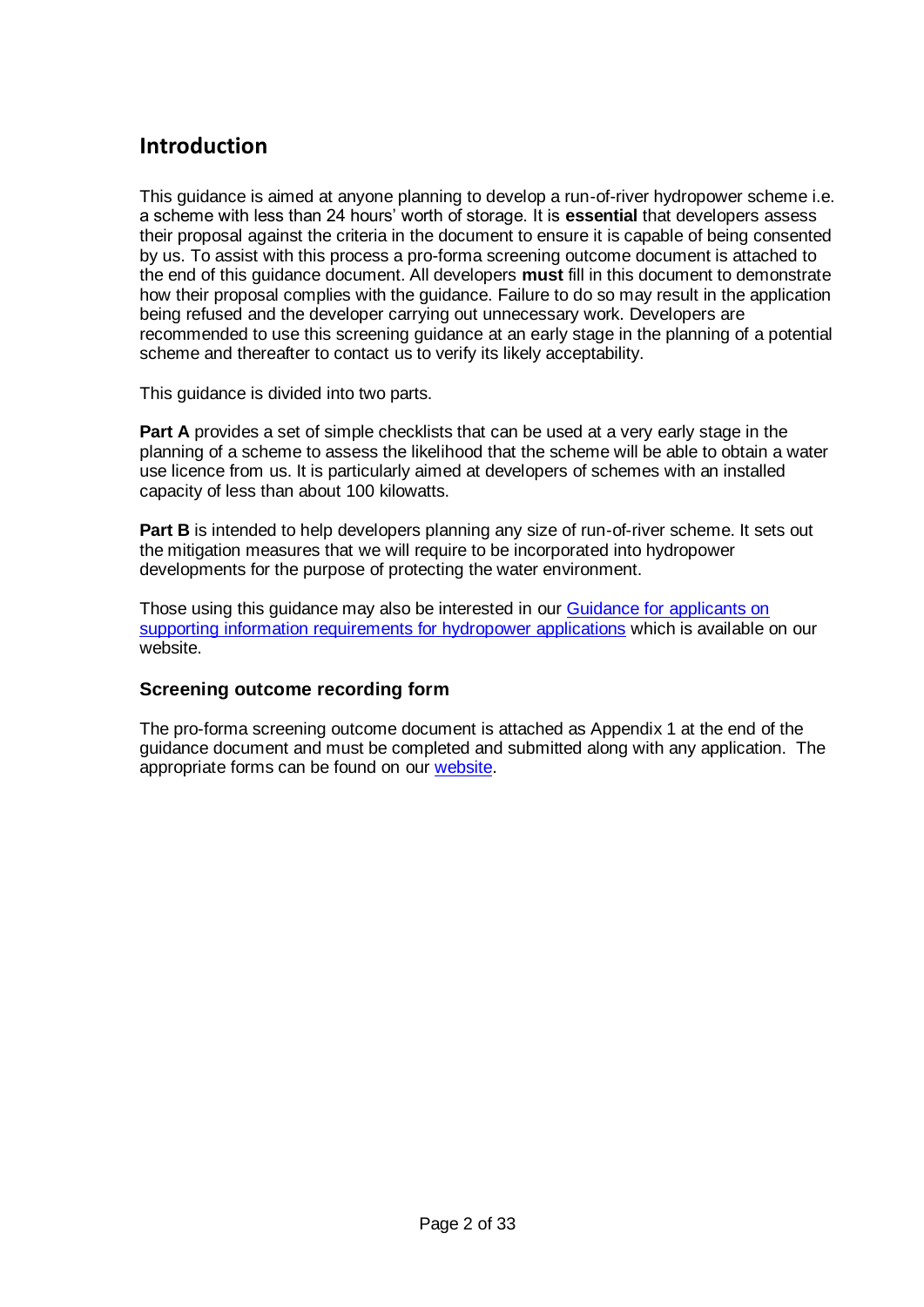## <span id="page-3-0"></span>**Background**

1

Scottish Ministers set out their objectives with respect to striking the right balance between the protection of the water environment and renewable energy generation in a [policy](http://www.scotland.gov.uk/Topics/Business-Industry/Energy/Energy-sources/19185/17851-1/HydroPolicy)  [statement](http://www.scotland.gov.uk/Topics/Business-Industry/Energy/Energy-sources/19185/17851-1/HydroPolicy) issued in January 2010.

Developers of hydropower schemes require a water use licence from us<sup>1</sup>. Before granting such a licence, we have to take account of a scheme's likely adverse impacts on the water environment as well as its potential benefits, including its contribution to renewable energy generation. This guidance has been produced in part to help developers understand how, in carrying out its licensing role, we will help deliver ministers' policy objectives.

Developers incur costs in planning a scheme and then preparing and making an application for a water use licence. This investment represents a business risk. Developers of small schemes have raised concerns with us that, in some cases, this risk may be a barrier to pursuing potential developments. One of our main aims in producing the guidance is to reduce this business uncertainty by enabling developers to assess the likelihood that a proposal will be able to obtain a water use licence.

<sup>&</sup>lt;sup>1</sup> Under the Water Environment (Controlled Activities) (Scotland) Regulations 2005.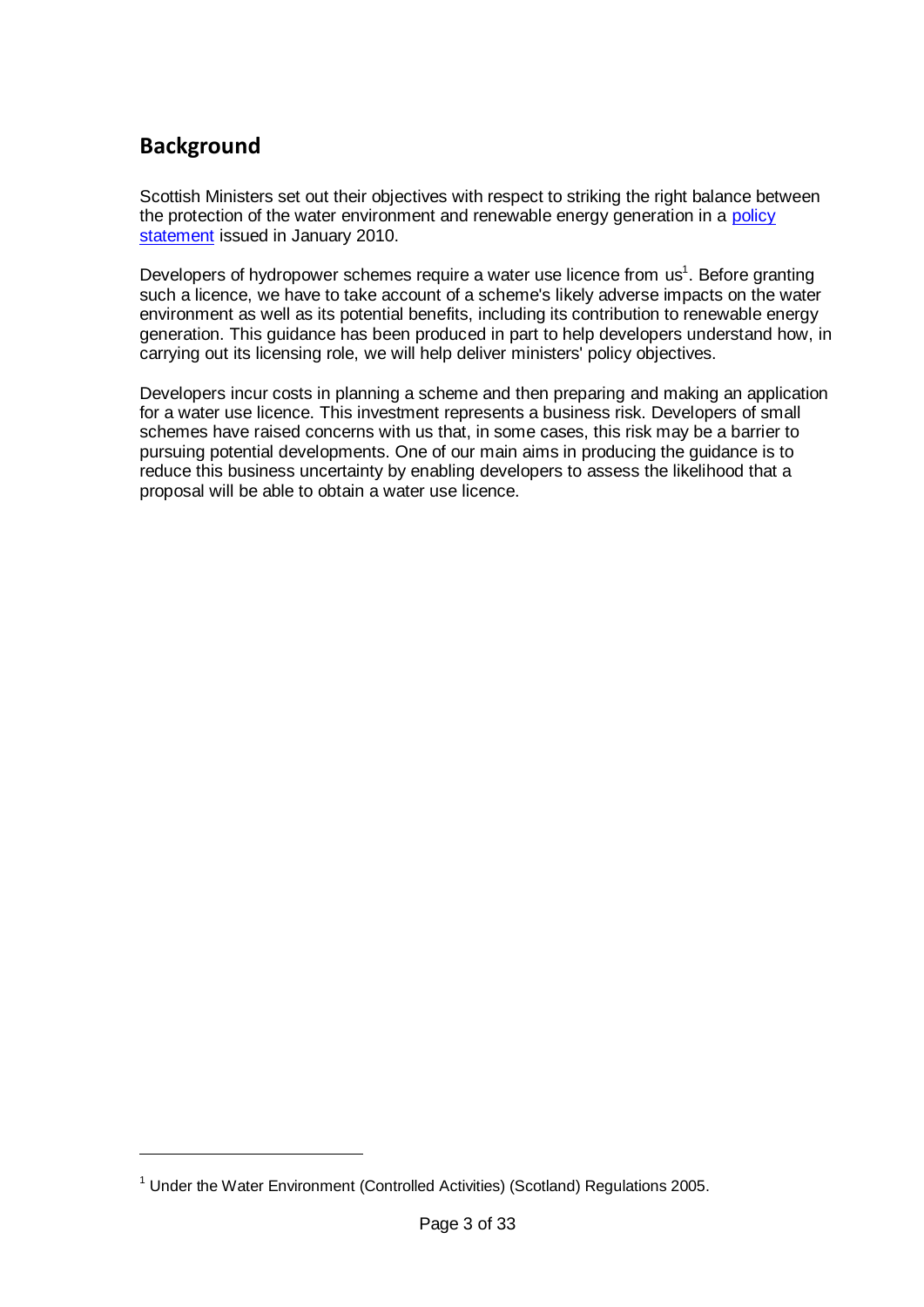## <span id="page-4-0"></span>**Part A: Screening process**

1

This part of the guidance describes how we will secure appropriate protection for the water environment whilst optimising the contribution hydropower schemes can make to achieving Scotland's renewable energy targets. We will apply the tiered approach summarised in Table 1 below.

| Row            | developments<br>Average annual<br>electricity output                       | <b>Screening criteria</b>                                                                                                                                                                                                                                                                                                                                                                                                                                                                                            |
|----------------|----------------------------------------------------------------------------|----------------------------------------------------------------------------------------------------------------------------------------------------------------------------------------------------------------------------------------------------------------------------------------------------------------------------------------------------------------------------------------------------------------------------------------------------------------------------------------------------------------------|
|                | (gigawatt hours)                                                           | Proposal:                                                                                                                                                                                                                                                                                                                                                                                                                                                                                                            |
| 1              | Any $(i)$                                                                  | satisfies the criteria described in the checklists in<br>(a)<br>Annex A:<br>incorporates the mitigation described in Part B;<br>(b)<br>does not cause significant adverse effects on the<br>(c)<br>interests of other users of the water environment.                                                                                                                                                                                                                                                                |
|                |                                                                            | Proposal:                                                                                                                                                                                                                                                                                                                                                                                                                                                                                                            |
| $\overline{2}$ | 0.35 to 1.75, except where<br>meeting the criteria in row<br>1 above $(i)$ | incorporates the mitigation described in Part B;<br>(a)<br>does not result in sufficiently extensive adverse<br>(b)<br>impacts on the water environment to cause<br>deterioration of the status of a water body <sup>2</sup> (eg<br>proposal adversely affects only a short length of<br>river);<br>delivers benefits that outweigh the adverse<br>(c)<br>environmental, social and economic impacts of<br>any adverse effects on the water environment.                                                             |
|                |                                                                            | Proposal:                                                                                                                                                                                                                                                                                                                                                                                                                                                                                                            |
| 3              | > 1.75, except where<br>meeting the criteria in row<br>1 above             | incorporates the mitigation described in Part B;<br>(a)<br>delivers benefits that outweigh the adverse<br>(b)<br>environmental, social and economic impacts of<br>any adverse effects on the water environment;<br>where it would cause deterioration of status,<br>(c)<br>demonstrates that, for reasons of technical<br>feasibility or disproportionate cost, there is no<br>significantly better environmental option that could<br>deliver equivalent benefits to those expected to<br>result from the proposal. |

 $2$  Information on the status of water bodies is available via an interactive map on the SEPA website at [http://gis.sepa.org.uk/rbmp/.](http://gis.sepa.org.uk/rbmp/) This information is updated from time to time and should be treated as indicative only. Developers may wish to contact us to check whether more recent assessments are available.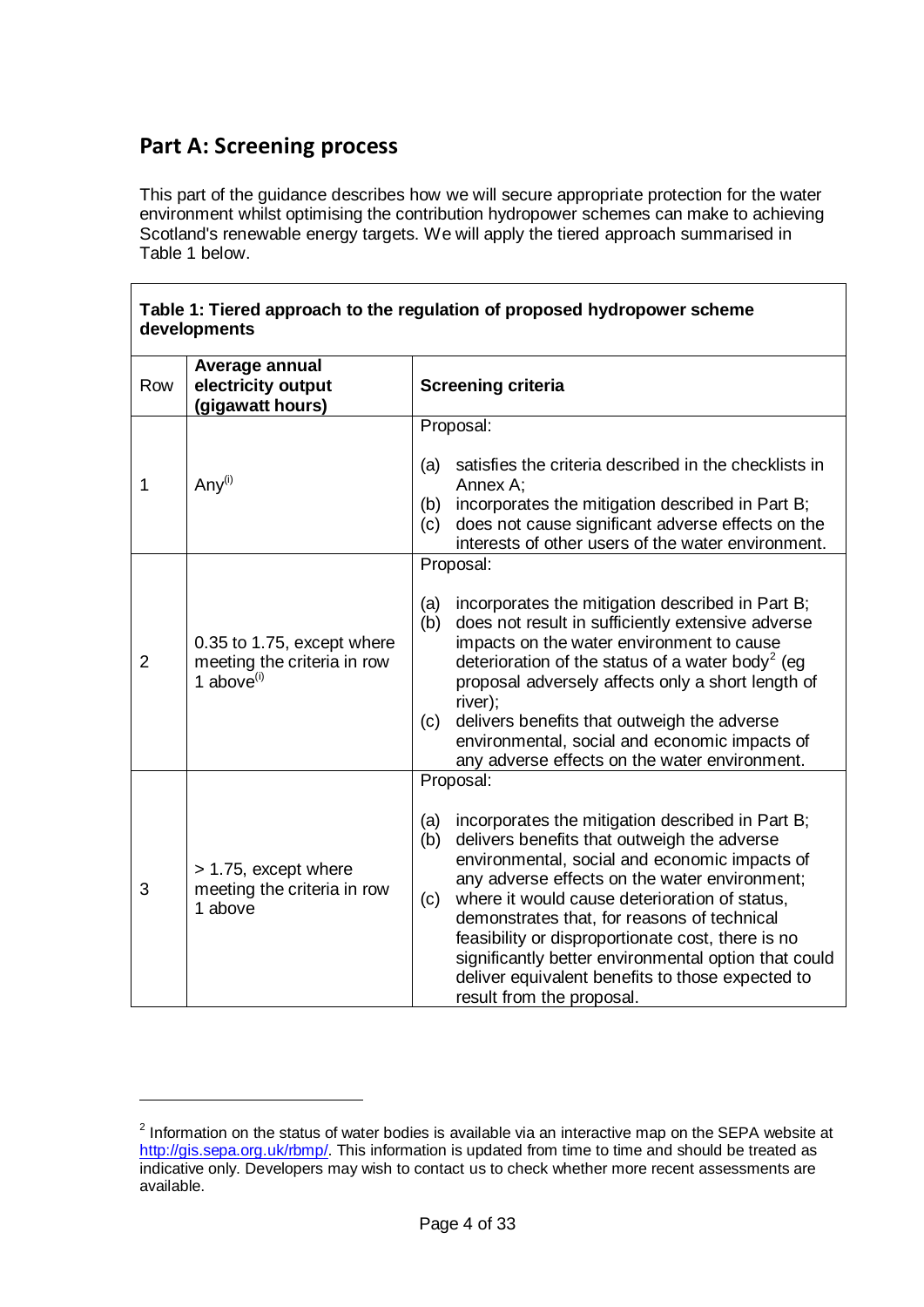Note:

- (i) We may apply the screening criteria in row 3 with respect to any proposed scheme:
	- a. not meeting the criteria in row 1;
	- b. expected to deliver significant social or environmental benefits in addition to the generation of renewable energy.

## <span id="page-5-0"></span>*Overview of approach where annual output < 0.35 gigawatt hours*

Scottish Ministers expect us to manage the individual and cumulative impacts of sub-100 kilowatt schemes:

"Small schemes with a generating capacity of less than 100 kW may provide local economic benefits and, where they can be shown to have no adverse impact on the water environment, such schemes will be welcomed. At this scale of development, particular attention will need to be given to managing both individual and cumulative impacts. Generally no deterioration will be permitted, unless the proposed scheme delivers particularly significant benefits."

A typical 100 kilowatt scheme would be expected to generate around 0.35 gigawatt hours of electricity per year. Some 100 kilowatt schemes could generate significantly more than this whilst others may generate significantly less. To ensure Scottish Ministers' policy intent is implemented consistently, we will apply the approach described below to proposals that would generate < 0.35 gigawatt hours per year of electricity.

To avoid individual and cumulative adverse impacts on the water environment, such schemes need to be sited and designed appropriately.

Annex A includes a series of checklists that can be used by developers to assess whether the proposed site and design of a potential scheme will ensure that significant adverse impacts on the water environment are avoided.

The checklists embody the criteria we will subsequently use in determining applications for such schemes. Proposals meeting the criteria will be able to obtain a water use licence, subject to consideration by us of any adverse impacts on the interests of other users of the water environment.

Likely acceptable schemes include those:

- situated in degraded parts of the water environment (other than those planned to be improved);
- situated in small, steep streams;  $\bullet$
- delivering an overall improvement to the ecological quality of the water environment;
- using only that proportion of flow that can be abstracted from the river or stream without breaching river flow standards.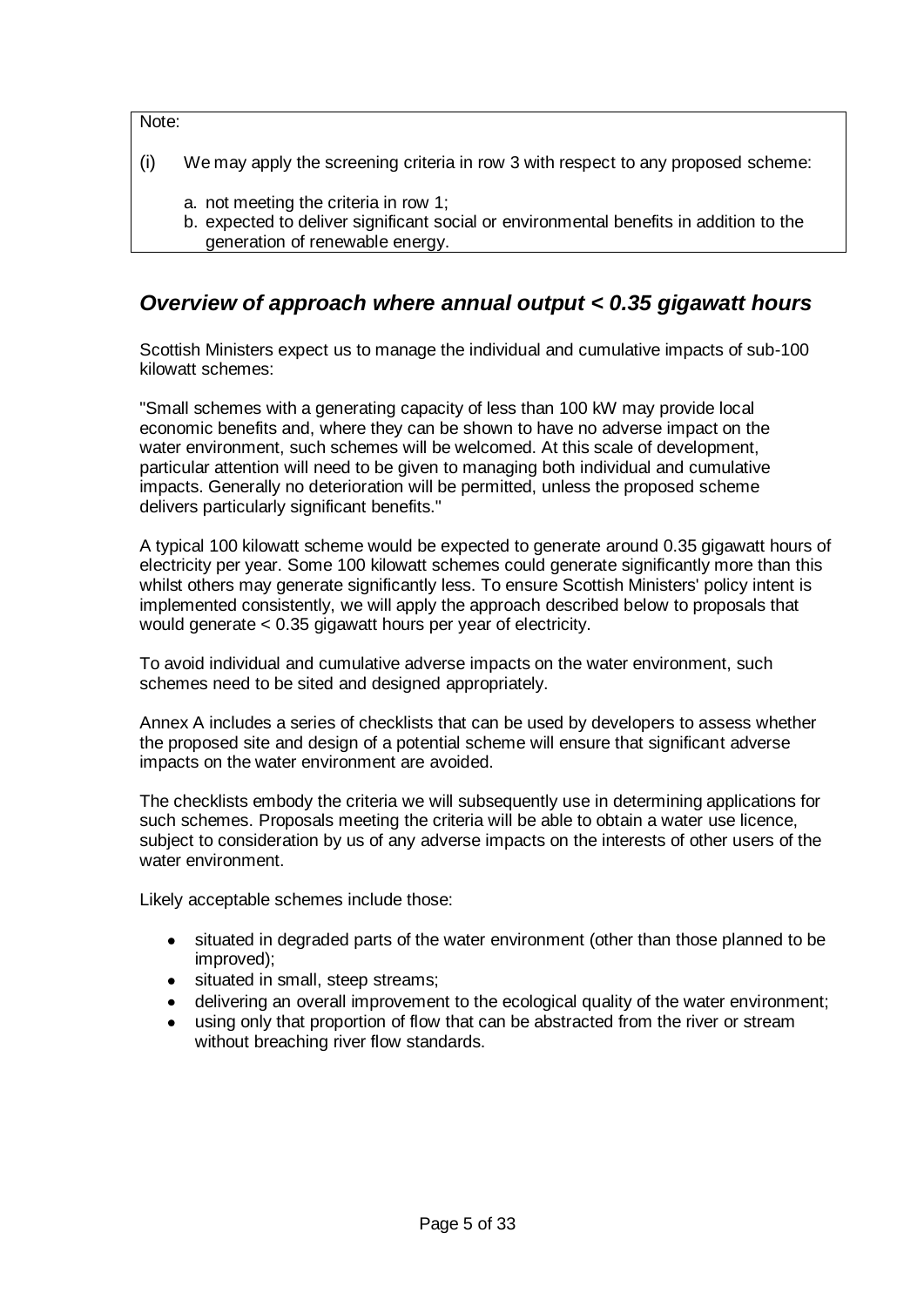Proposals not satisfying the criteria in the checklists may still be able to obtain authorisation if they would deliver additional and significant social or environmental benefits. Where a developer believes this to be the case it is advised that they contact us before proceeding further.

## <span id="page-6-0"></span>*Overview of approach where annual output ≥ 0.35 gigawatt hours*

Scottish Ministers have also expressed their wish to optimise the potential for hydropower generation:

"In order to optimise the potential for hydropower generation emphasis will be placed on supporting hydropower developments which can make a significant contribution to Scotland"s renewables targets whilst minimising any adverse impacts on the water environment."

Scottish Ministers also expect that if schemes with an output greater than 0.35 gigawatt hours per year are permitted to cause deterioration of the water environment, the deterioration must be justifiable in terms of costs and benefits.

"Ministers accept that in supporting such schemes some deterioration of the water environment may be necessary. However any deterioration must be justifiable in terms of costs and benefits, and therefore considerations such as wider social or economic benefits, or impacts on other users of the water environment, will continue to be important factors in the decision-making process."

We will continue to assess whether any adverse impacts caused by schemes of 0.35 gigawatt hours or more are justifiable in terms of costs and benefits. It will make these assessments on a case-by-case basis using the regulatory method $3$  it has developed for such purposes.

Where the adverse impacts of a scheme would be sufficiently extensive to affect the status of a water body, we have to ensure compliance with strict tests set out in European law<sup>4</sup> before granting authorisation. We must then report cases that we have authorised to the European Commission, explaining why we believe the tests are met. The tests include demonstrating that the benefits of the scheme to sustainable development outweigh its adverse impacts and that the benefits cannot be provided using a significantly better environmental option<sup>5</sup>. The other options that we have to take into account include other sites and other relevant technologies for generating renewable energy $6$ . Our view is that these tests will not be met if the proposed annual electricity output of the scheme is  $\leq 1.75$ gigawatt hours<sup>7</sup> unless the scheme also provides additional and significant social or environmental benefits.

<u>.</u>

<sup>&</sup>lt;sup>3</sup> See [WAT-RM-34: Derogation Determination -](http://www.sepa.org.uk/water/water_regulation/guidance/idoc.ashx?docid=227df479-5533-4eae-b587-5e1faa2edc33&version=-1) Adverse Impacts on the Water Environment at: [www.sepa.org.uk/water/water\\_regulation/guidance/all\\_regimes.aspx](file:///C:/Documents%20and%20Settings/simon.pattullo/Local%20Settings/simon.pattullo/Local%20Settings/Temporary%20Internet%20Files/Local%20Settings/Temporary%20Internet%20Files/OLK9/www.sepa.org.uk/water/water_regulation/guidance/all_regimes.aspx)<br><sup>4</sup> The tests are aposified in Article 4 of Directive 2000/60 FC ("the W

The tests are specified in Article 4 of Directive 2000/60 EC ("the Water Framework Directive"). <sup>5</sup> For brevity, the tests SEPA is required to apply have been paraphrased.

 $6$  A scheme with an installed capacity of 500 kilowatts typically produces around one third (1.75 gigawatt hours per year) of the output of a modern on-shore wind turbine.

 $7$  For comparison, the German system of electricity tariffs does not support schemes of less than 500 kilowatts if they would adversely affect the water environment.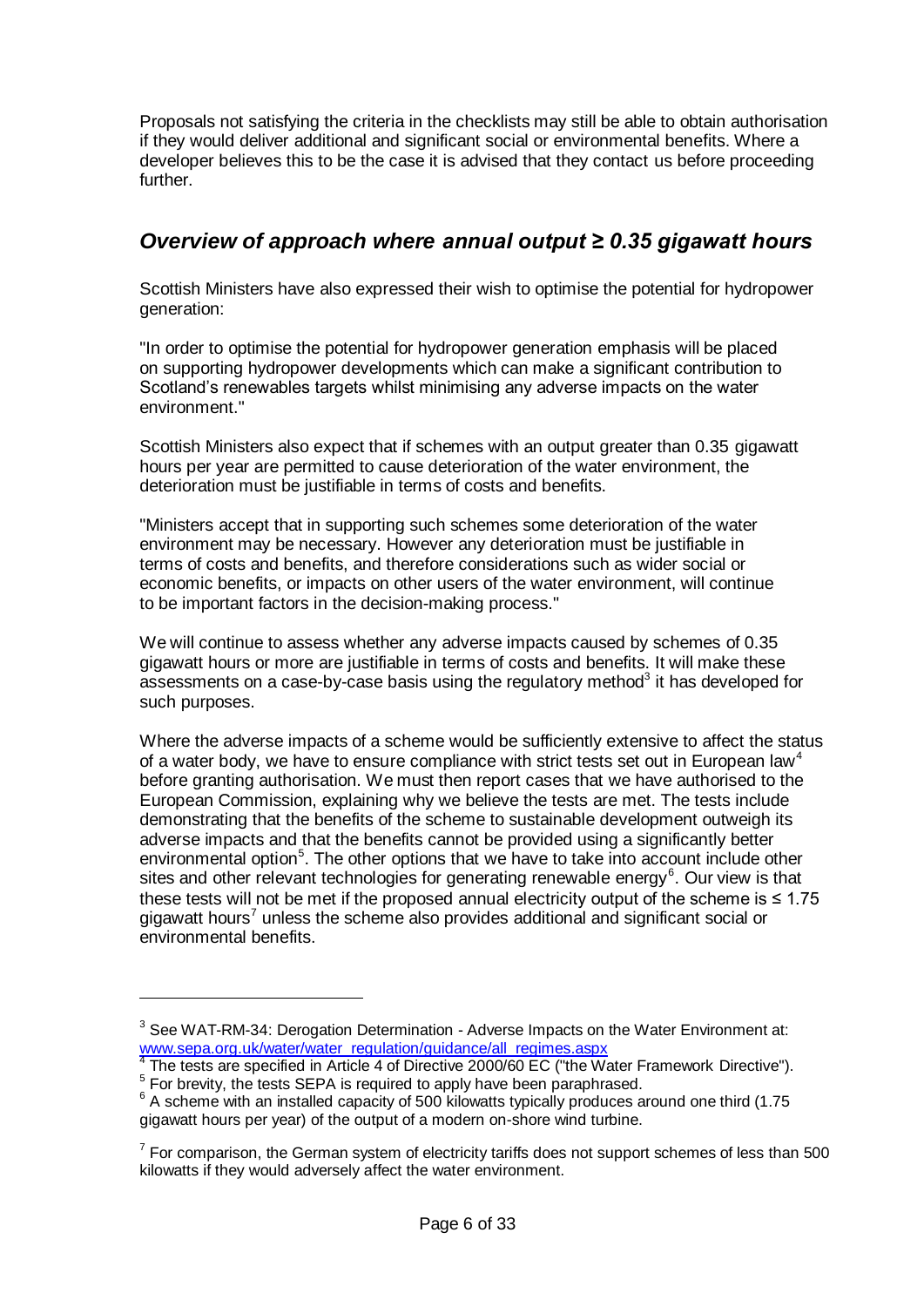# <span id="page-7-0"></span>**Annex A to Part A: Guidance on identifying provisionally acceptable hydropower schemes**

Proposals meeting the criteria described in the checklists set out below are not expected to cause deterioration in the ecological quality of the water environment. We will grant authorisation for such proposals provided they:

- include all relevant mitigation listed in Part B of this guidance;
- do not cause significant adverse impacts on the interests of other users of the water environment.

Proposals not meeting the checklist criteria will be refused authorisation unless they:

- deliver other significant social or environmental benefits;
- generate ≥ 0.35 gigawatt hours per year.

The figure below summarises the principal tests we will apply in determining a proposal, assuming the proposal includes the relevant mitigation set out in Part B of this guidance.

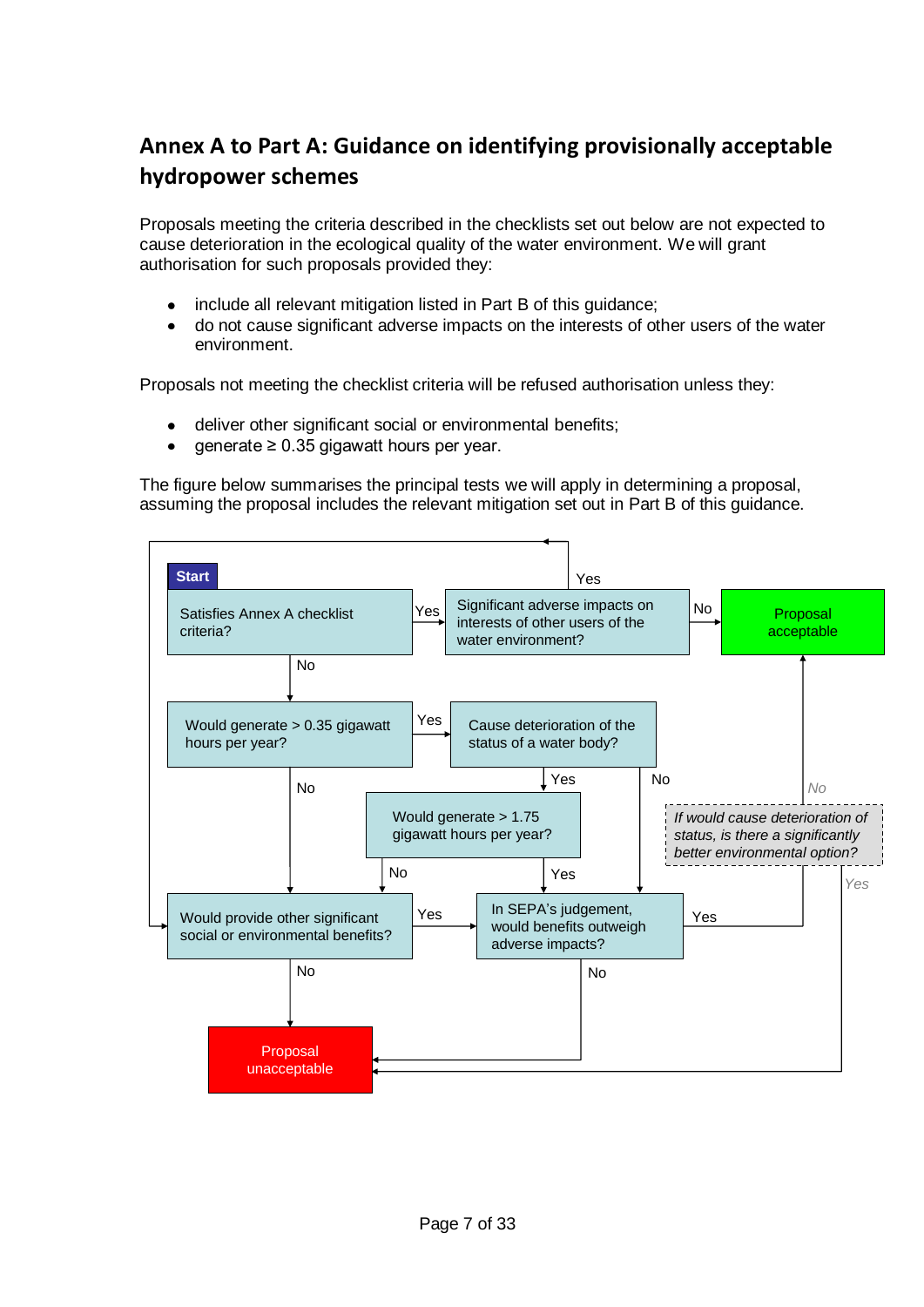It may not always be clear whether the criteria described in the checklist are met. In such cases, we will reach a judgment taking into account the specifics of the case, including the potential risks to the water environment should the proposal cause deterioration.

The checklists are primarily intended to be used in assessing proposals for sub-0.35 gigawatt hours per year hydropower schemes. However, we will also use the criteria to help it streamline its determination of applications for schemes that will generate ≥ 0.35 gigawatt hours per year. If such a scheme meets the checklist criteria, no additional assessment will be required provided:

- the mitigation described in Part B is incorporated into the proposal;  $\bullet$
- the proposal would not cause significant adverse impacts on the interests of other users of the water environment.

In some cases, part of a scheme that would generate ≥ 0.35 gigawatt hours per year overall may meet the criteria described in the checklists. For example, part of the scheme may be located on a small steep stream. With the mitigation referred to in Part B in place, this part of the scheme would not be expected to result in an adverse impact on the water environment. We will take this into account when weighing up the positive and negative impacts of the scheme (see requirements for authorisation in Table 1 in Part A).

|              | Checklist A: Proposals sited in degraded parts of the water environment (note 1)                                                                                                                                                                                                                                                                                                                     |                                                                |                              |
|--------------|------------------------------------------------------------------------------------------------------------------------------------------------------------------------------------------------------------------------------------------------------------------------------------------------------------------------------------------------------------------------------------------------------|----------------------------------------------------------------|------------------------------|
| 1            | Is the river or stream between the intake and<br>the tailrace:<br>part of a heavily modified water body<br>(information from SEPA - see note 2);<br>immediately surrounded by urbanised land<br>(e.g. roads, pavements or buildings running<br>along the bank top) or land used for<br>commercial forestry or agriculture, other<br>than rough grazing?                                              | If yes, go to 2                                                | If no, go to<br>checklist B  |
| $\mathbf{2}$ | Is the river or stream between the intake and<br>the tailrace significantly adversely impacted?<br>e.g. the condition of the bed and banks is poor<br>or bad because of:<br>(i) extensive stands of conifers or<br>invasive non-native plant species on the<br>banks;<br>(ii) extensive engineering modifications,<br>including channel straightening, bank<br>revetment, dredging, culverting, etc? | If yes, go to 3                                                | If no, go to<br>checklist B  |
| 3            | Is the stretch of river or stream planned to be<br>improved (including by re-establishing access to<br>migratory fish) to achieve the objectives of a<br>river basin management plan (information<br>available from SEPA)?                                                                                                                                                                           | If no, proposal<br>provisionally<br>acceptable (see<br>note 3) | If yes, go to<br>checklist B |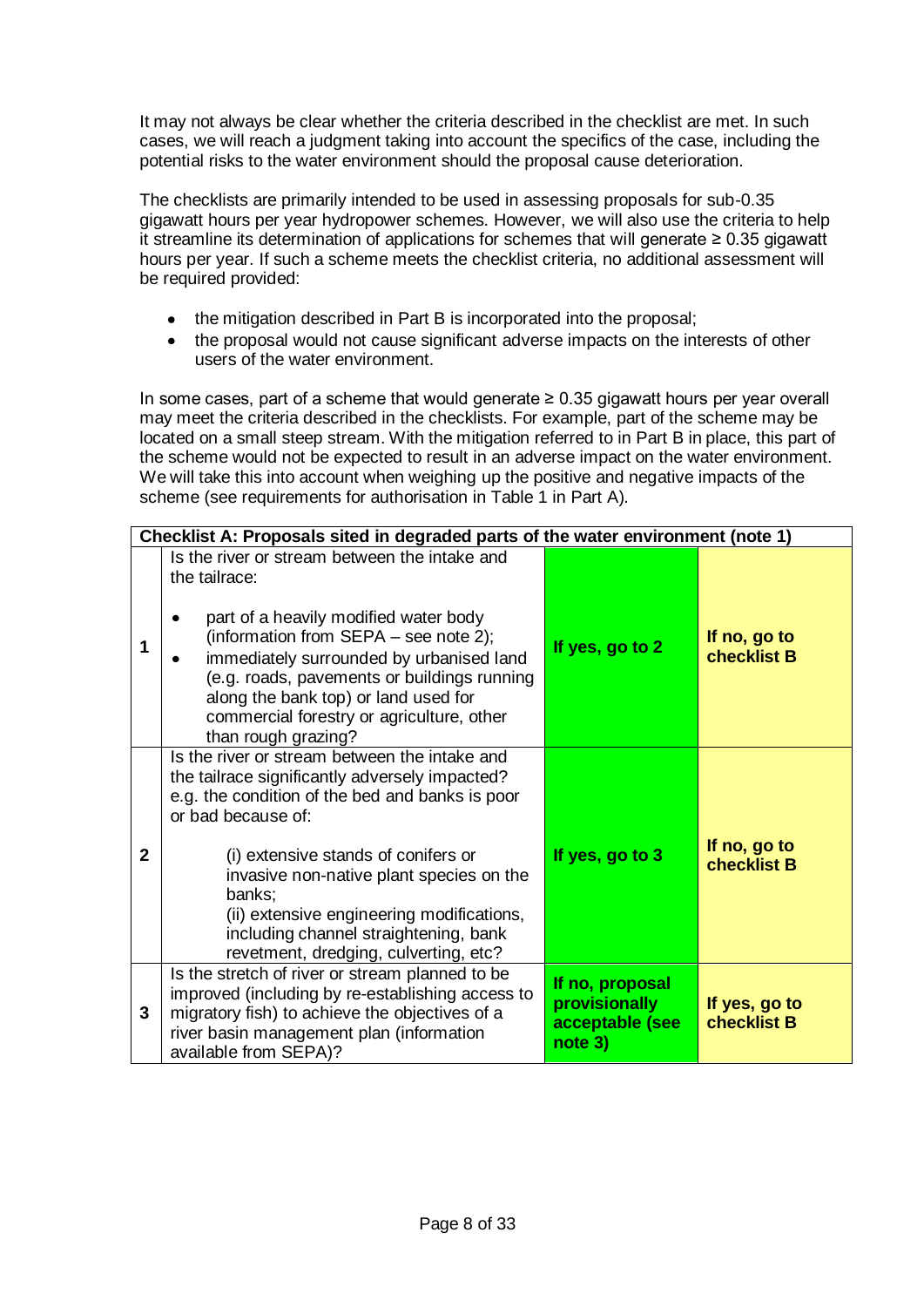## **Note 1**

Checklist A applies to stretches of river that:

- (a) are in a poor or bad condition with respect to their morphological characteristics (i.e. structure and condition of their bed and banks) or water quality;
- (b) are not planned to be improved.

In our judgment, a run-of-river hydropower scheme located in an area which complies with checklist A and which is operated in accordance with the mitigation listed in the guidance will: (i) be unlikely to result in further adverse ecological impacts on such stretches; (ii) not compromise the achievement of any improvement objective.

### **Note 2**

Information on the status of water bodies is available via an interactive map on our [website.](http://gis.sepa.org.uk/rbmp/) This information is updated from time to time and should be treated as indicative only. Developers may wish to contact us to check whether more recent assessments are available. It is important to recognise that water bodies designated as heavily modified may contain stretches or tributaries which are currently in good condition. Consequently it is not safe to assume that just because the proposed development is within a HMWB catchment that it will be in poor condition.

## **Note 3**

The provisional acceptability assumes that one or more of the following applies:

- The rivers or streams upstream of the intake do not contain any ecologically significant areas of good fish habitat.
- The tailrace is located above, or immediately downstream of, a natural barrier to the upstream movement of fish species, or a man-made barrier to such movement that is not planned to be removed to achieve the objectives of a river basin management plan.
- Risks to fish passage can be avoided through appropriate mitigation (developers should seek advice from SEPA).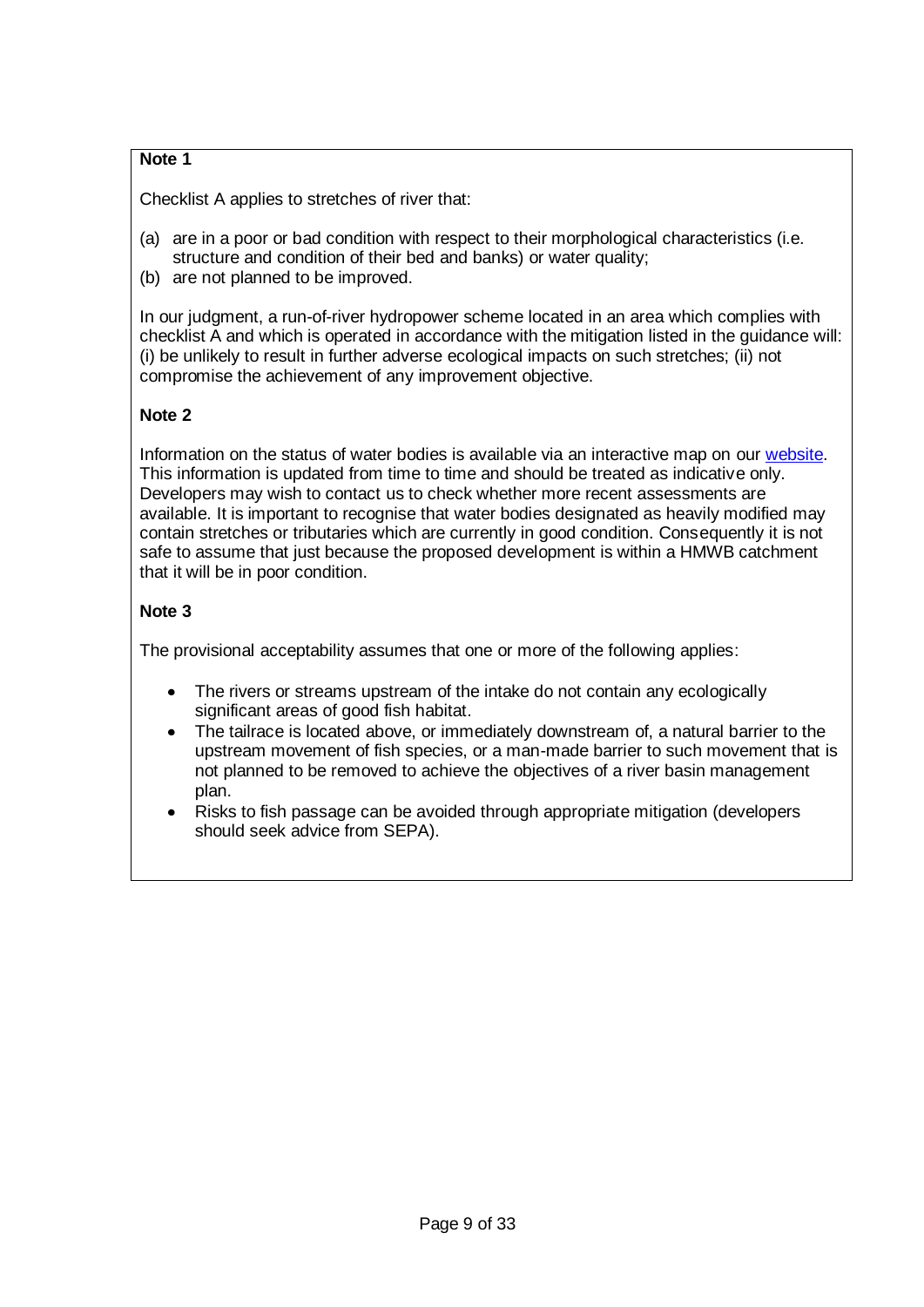| Checklist B: Proposals sited in small, steep rivers and streams |                                                                                                                                                                                                                  |                                                      |                              |
|-----------------------------------------------------------------|------------------------------------------------------------------------------------------------------------------------------------------------------------------------------------------------------------------|------------------------------------------------------|------------------------------|
| 1                                                               | Is the area of the catchment upstream of the<br>proposed tailrace $< 10$ km <sup>2</sup> ?                                                                                                                       | If yes, go to 2                                      | If no, go to<br>checklist C  |
| $\mathbf{2}$                                                    | Is the channel slope <sup>8</sup> between the intake and the<br>tailrace $\geq 0.1$ ?                                                                                                                            | If yes, proposal<br>provisionally<br>acceptable      | If no, go to 3               |
| 3                                                               | Is the channel slope between the intake and the<br>tailrace $> 0.06?$                                                                                                                                            | If yes, go to 4                                      | If no, go to<br>checklist C  |
| 4                                                               | Is the affected stretch part of a waterbody as<br>identified by SEPA, with a catchment area<br>$≥10$ km <sup>2</sup> ?                                                                                           | If yes, go to 5                                      | If no, go to 6               |
| 5                                                               | Is the distance between the intake and the<br>tailrace together with any reaches impacted by<br>other activities < 500 metres if the water body is<br>at high status and $< 1,500$ metres in all other<br>cases? | If yes, go to 6                                      | If no, go to<br>checklist C  |
| 6                                                               | Does the river or stream between the intake and<br>the tailrace contain any ecologically significant<br>area of good habitat for fish <sup>9</sup> ?                                                             | If no, proposal<br>provisionally<br>acceptable (note | If yes, go to<br>checklist C |

#### **Note 1**

.

 $\overline{a}$ 

The provisional acceptability assumes that for the majority of its length, the river or stream between the intake and the tailrace is an entrenched<sup>10</sup>, confined and low sinuosity<sup>11</sup> (eg < 1.2) stream with cascading reaches and frequently spaced, deep pools in a step/pool bed morphology<sup>12</sup>, and that one or more of the following applies:

- the rivers and streams upstream of the intake do not contain any significant areas of good fish habitat;
- there is a natural barrier to the upstream movement of fish to fish habitat upstream of the intake;
- there is already a man-made barrier to the upstream movement of fish to fish habitat

<sup>&</sup>lt;sup>8</sup> Channel slope is the drop in elevation between two points divided by the stream length between those two points. A gradient of 0.1 is equivalent to a 10 metre drop in 100 metres. As a guide, on Ordnance Survey 1:50,000 maps, this means that, where the 10 metre contours cross the river or stream, they are two millimetres apart as measured along the centre line of the river channel. A gradient of 0.06 is equivalent to a six metre drop in 100 metres. As a guide, on Ordnance Survey 1:50,000 maps, this means that, where the 10 metre contours cross the river or stream, they are 3.3 millimetres apart as measured along the centre line of the river channel.

 $9$ These are areas where there is a reduction in gradient, and the bed of the river channel is mainly formed from gravels, cobbles and boulders. Such areas are important if they are likely to provide spawning and nursery opportunities for fish, particularly if they are accessible from the sea or from lochs. These should be assessed by following the "productive habitat" or "lamprey habitat" definition given in Annex B of SEPA's [Guidance for Applicants on Supporting Information Requirements for](http://www.sepa.org.uk/water/idoc.ashx?docid=358677fe-61f7-4fc9-baab-79cb93671387&version=-1)  [Hydropower applications.](http://www.sepa.org.uk/water/idoc.ashx?docid=358677fe-61f7-4fc9-baab-79cb93671387&version=-1) If there are one or more reaches of these types of habitat, advice should be sought from SEPA on whether the stream contains a significant area of good habitat for fish

<sup>&</sup>lt;sup>10</sup> 'Entrenched' means that the river is incised into the valley floor making the flood-prone area very narrow such that in floods, river depth increases much faster than river width.

 $11$  Sinuosity is the ratio of channel length to valley length.

 $12$  Confined valley is a valley whose narrowness is such as to prevent all, or nearly all, lateral movement of the river channel.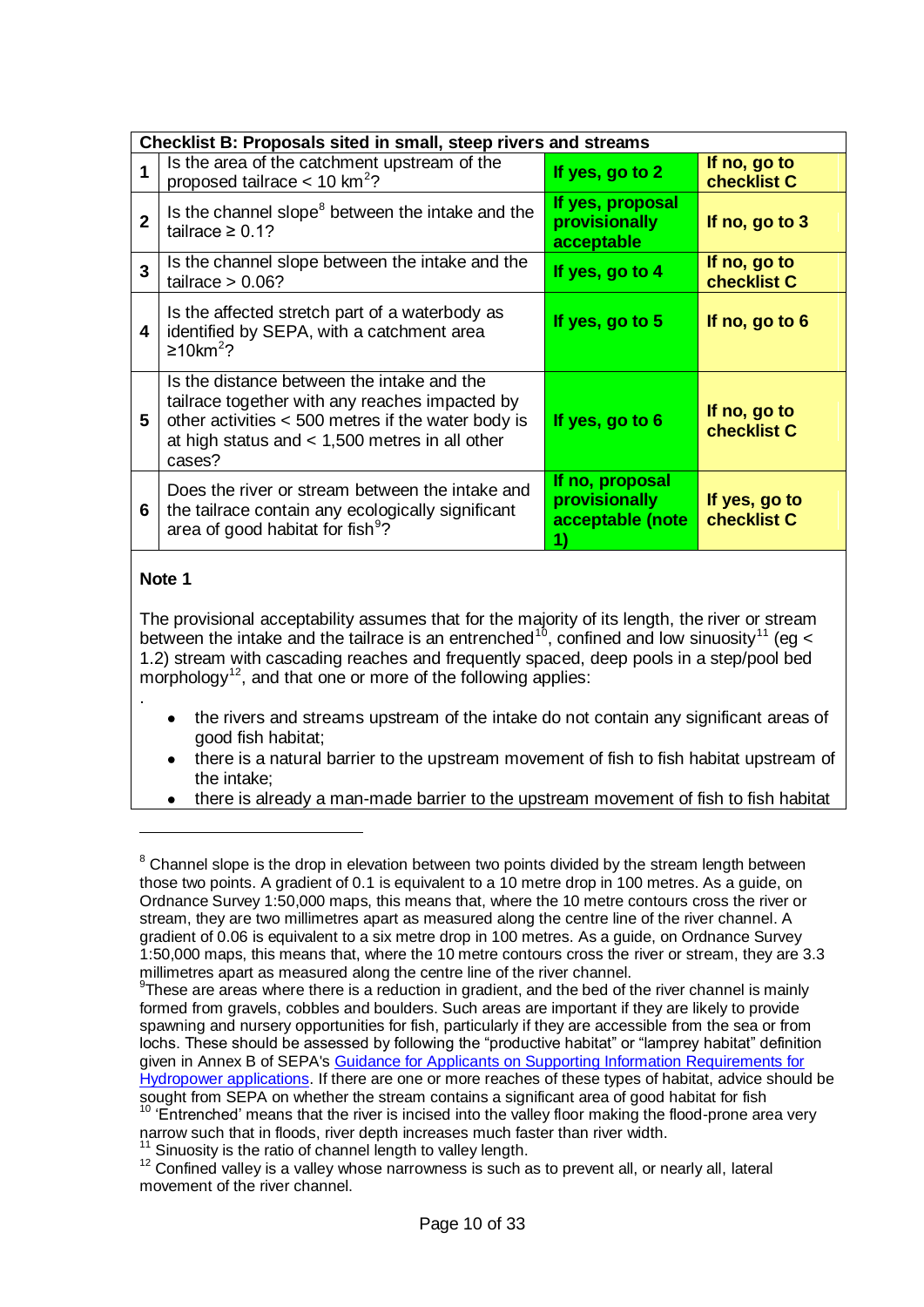upstream of the intake and this barrier is not planned to be removed to achieve the objectives of a river basin management plan;

risks to fish passage can be avoided through appropriate mitigation (developers  $\bullet$ should seek advice from SEPA).

|                         | Checklist C: Proposals delivering net benefits to the ecological quality of the water<br>environment                                                                  |                                                 |                             |
|-------------------------|-----------------------------------------------------------------------------------------------------------------------------------------------------------------------|-------------------------------------------------|-----------------------------|
| $\overline{\mathbf{1}}$ | Will the proposal significantly improve fish<br>passage at a man-made obstacle to upstream<br>or downstream migration, such as a dam or<br>weir?                      | If yes, go to 2                                 | If no, go to 3              |
| $\overline{2}$          | Is the length of fish habitat to which access<br>would be improved significantly longer than the<br>length of river or stream between the intake<br>and the tailrace? | If yes, go to 4                                 | If no, go to 3              |
| 3                       | Will the proposal provide other significant net<br>benefits to the ecological quality of the water<br>environment?                                                    | If yes, go to 4                                 | If no, go to<br>checklist D |
| 4                       | Is the length of river or stream between the<br>intake and the tailrace < 1,500 metres?                                                                               | If yes, proposal<br>provisionally<br>acceptable | If no, go to<br>checklist D |

|              | <b>Checklist D: All other proposals</b>                                                                                                                                                                 |                                                                 |                 |
|--------------|---------------------------------------------------------------------------------------------------------------------------------------------------------------------------------------------------------|-----------------------------------------------------------------|-----------------|
| 1            | Will the scheme be powered by the flow of<br>water through an existing weir or dam (i.e.<br>without removing water from the river channel)?                                                             | If yes, proposal<br>provisionally<br>acceptable (see<br>note 1) | If no, go to 2  |
| $\mathbf{2}$ | Will the scheme be powered by water flow from<br>an existing outfall?                                                                                                                                   | If yes, proposal<br>provisionally<br>acceptable                 | If no, go to 3  |
| 3            | Will the scheme be powered by water that is<br>abstracted from immediately above a drop (e.g.<br>a waterfall, cascade or weir) and returned<br>immediately <sup>13</sup> below that drop?               | If yes, proposal<br>provisionally<br>acceptable (see<br>note 1) | If no, go to 4  |
| 4            | Is the proposal located on a minor tributary of a<br>water body (i.e. a tributary with a catchment<br>area of $< 10 \text{ km}^2$ ) (information available from<br>SEPA)?                               | If yes, go to 7                                                 | If no, go to 5  |
| 5            | Is the water body at high status?                                                                                                                                                                       | If no, go to 7                                                  | If yes, go to 6 |
| 6            | Is the distance between the intake and the<br>tailrace (excluding any part of that distance that<br>is on a minor tributary) together with any<br>reaches impacted by other activities < 500<br>metres? | If yes, go to 7                                                 | If no, go to 8  |

<u>.</u>

 $13$  i.e as close to the base of the falls as practicable and at most no further than 10 metres downstream.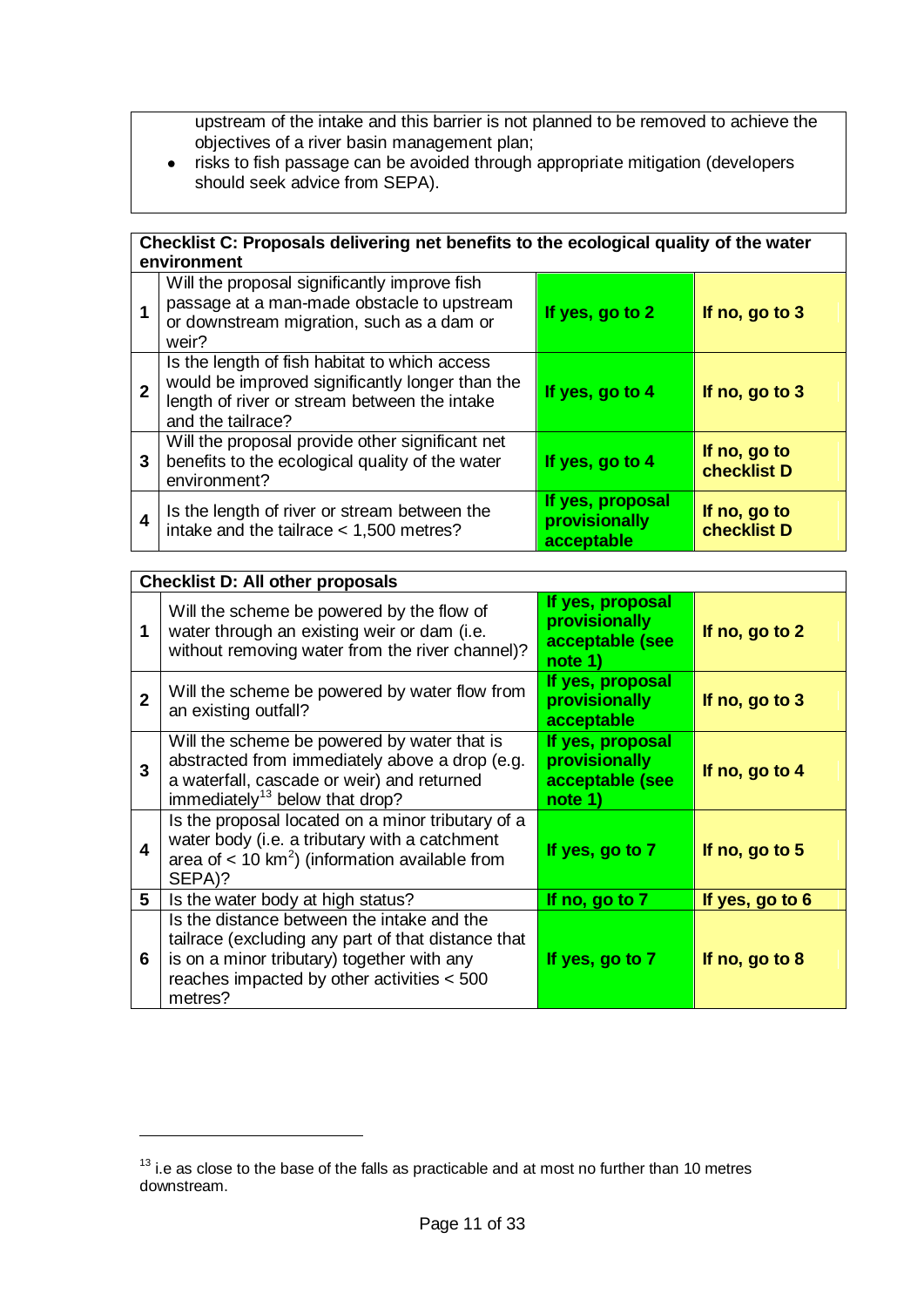|   | Will the scheme use only the proportion of the<br>flow in the river or stream at any one point in<br>time that can be abstracted without causing a<br>breach of the river flow standards for good<br>(note $2$ )? | If yes, proposal<br>provisionally<br>acceptable (see<br>note 1) | If no, proposal<br>provisionally<br>unacceptable |
|---|-------------------------------------------------------------------------------------------------------------------------------------------------------------------------------------------------------------------|-----------------------------------------------------------------|--------------------------------------------------|
| 8 | Will the scheme use only the proportion of the<br>flow in the river or stream at any one point in<br>time that can be abstracted without causing a<br>breach of the river flow standards for high?                | If yes, proposal<br>provisionally<br>acceptable (see<br>note 1) | If no, proposal<br>provisionally<br>unacceptable |

### **Note 1**

The provisional acceptability assumes that one or more of the following applies:

- the rivers and streams upstream of the intake do not contain any important areas of good fish habitat;
- the tailrace is located above, or immediately downstream of, a natural barrier to the upstream movement of fish species, or a man-made barrier to such movement that is not planned to be removed to achieve the objectives of a river basin management plan;
- risks to fish passage can be avoided through appropriate mitigation (developers should seek advice from SEPA).

#### **Note 2**

The river flow standards for good typically allow abstraction of about 20% of average summer flows rising to about 30% of average winter flows and 40% of spate flows. However, as river flows vary throughout the year and the river flow standards differ slightly according to river type, it is worth contacting us for detailed advice on calculating the volumes of water that can be abstracted.

The river flow standards are set out in the Scotland River Basin District (Surface Water Typology, Environmental Standards, Condition Limits and Groundwater Threshold Values) Directions 2009 and the Solway Tweed River Basin District (Surface Water Typology, Environmental Standards, Condition Limits and Groundwater Threshold Values) (Scotland) Directions 2009. These are available on the **Scottish Government's website**.

### **Background rationale to criteria for proposals sited in small, steep streams**

In our view, the balance of risk is that run-of-river hydropower schemes will not normally significantly adversely affect the ecological quality of small, steep streams, provided appropriate mitigation is incorporated into the design and operation of those schemes.

The characteristics of such streams - their steepness and the rapidity of the rise and fall of their flows in response to rainfall - naturally make them very high disturbance environments. They also tend to be incised into their valleys with low width to depth ratios. These characteristics mean that the wetted width typically changes little between low flows (which would be retained) and the mid-range flows that would be utilised by hydropower schemes. Hydropower schemes with the appropriate mitigation would not impact the high disturbance characteristics of these streams to which the stream's water plants and animals are adapted.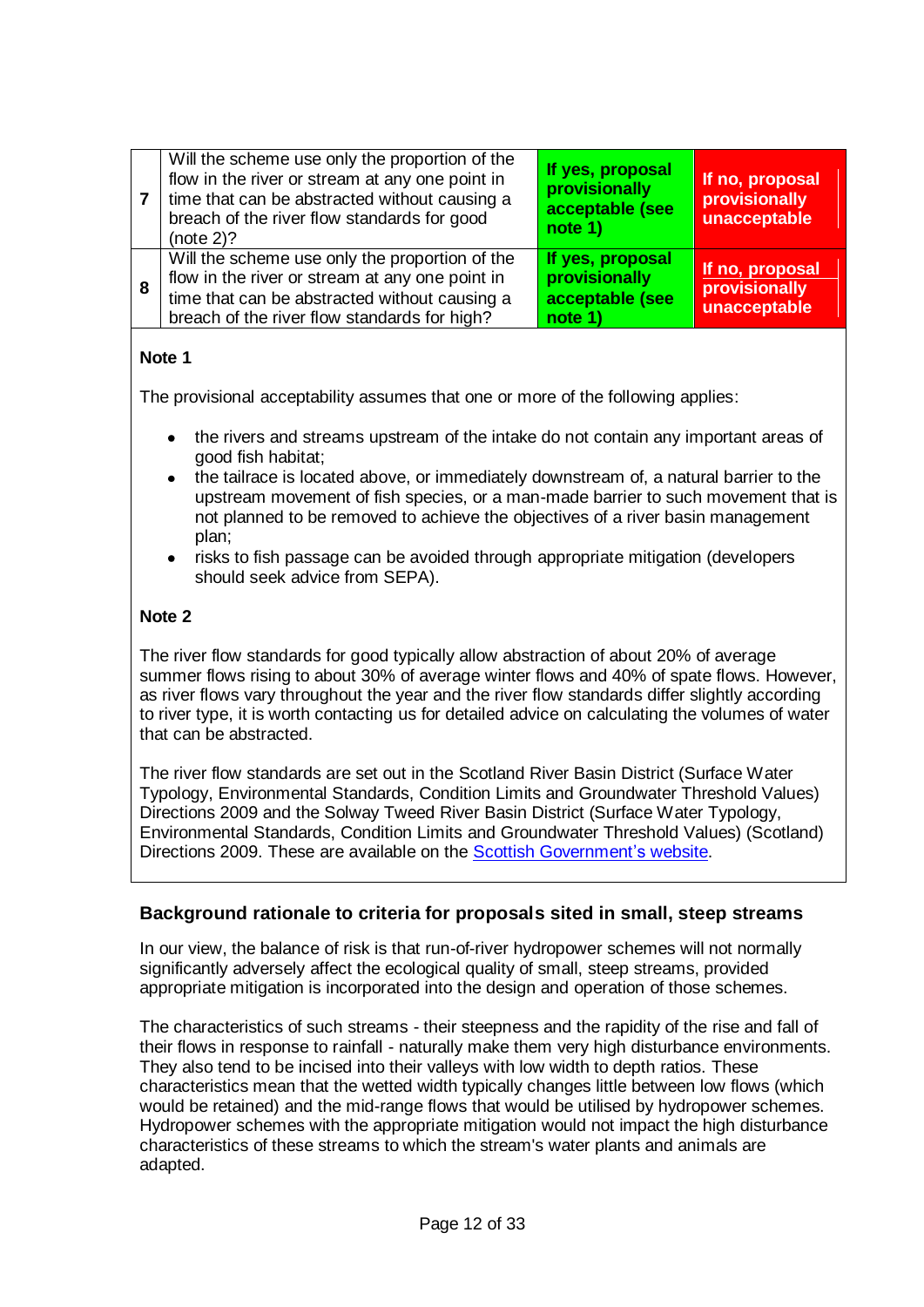Some streams at the lower end of range of streams defined as "steep" for the purposes of this guidance may include stretches containing river habitats that may be more sensitive to the effects of hydropower schemes on river flows. These may support trout that are important for the maintenance of the populations within the wider catchment or may even be used by migratory species. Sub-0.35 gigawatt hour per year schemes may cause deterioration of such important habitats and should therefore not be situated on stretches containing them.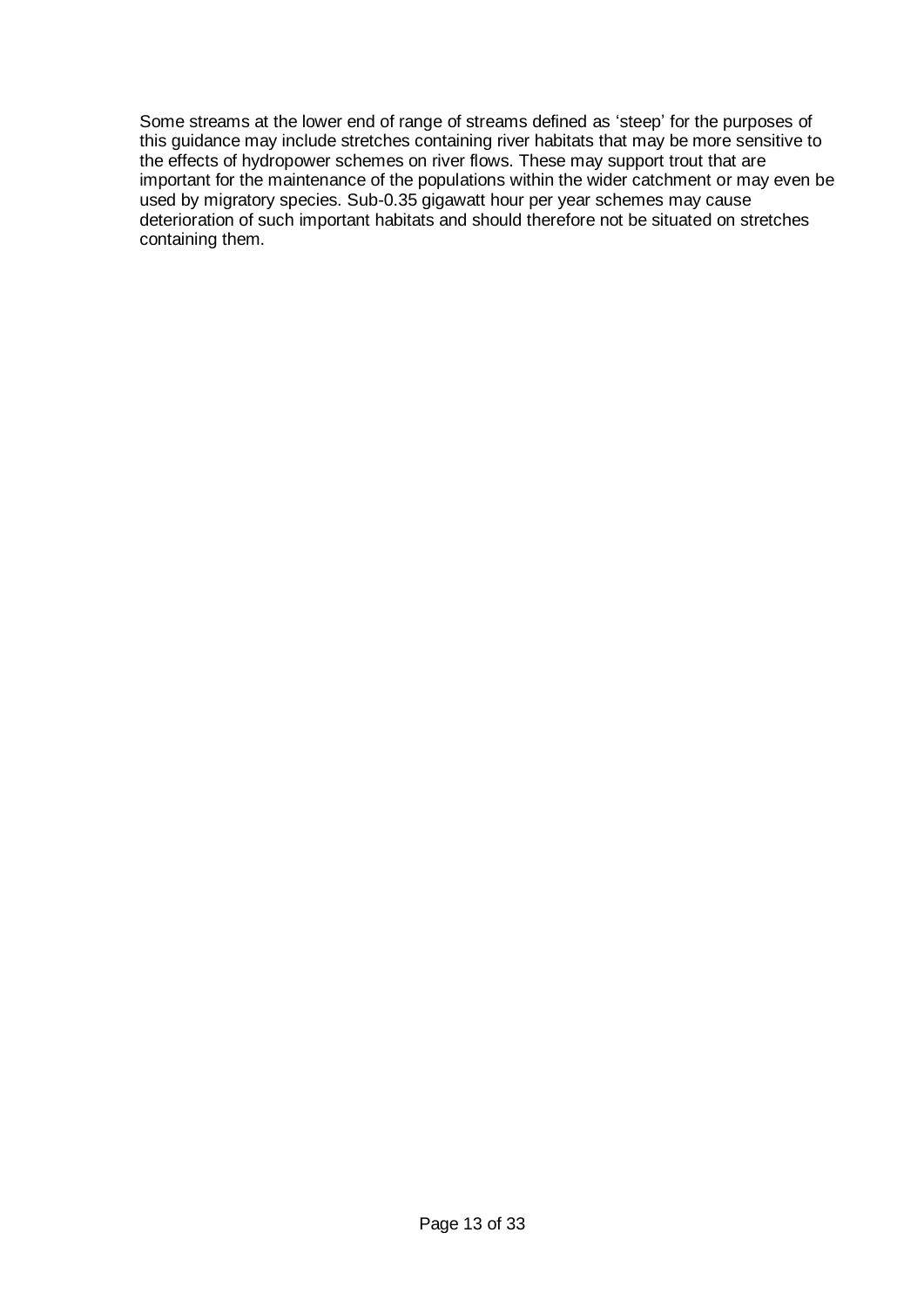# <span id="page-14-0"></span>**Part B: Mitigation we consider likely to be practicable to include in run-of-river hydropower scheme developments.**

This part of the consultation sets out the mitigation that we expect to be incorporated into all run-of-river hydropower scheme developments, except those where the developer or an interested third party provides evidence that:

- the mitigation measure is unnecessary because of the site characteristics;  $\bullet$
- another measure will deliver equivalent mitigation;
- $\bullet$  the mitigation measure would be impracticable to incorporate into the development<sup>14</sup> (i.e. for reasons of unusual technical constraints at the site);
- the presence of sensitive species or habitats require enhanced mitigation above and beyond that set out in this guidance.

The mitigation described represents our current view of what constitutes practicable mitigation to reduce the impacts on the water environment of run-of-river hydropower schemes. The list of mitigation measures will be reviewed and updated as scientific knowledge increases and more effective practicable mitigation is identified.

The mitigation is designed to minimise any adverse impacts of hydropower schemes on the water environment and will contribute to delivering the following objective of Scottish Ministers:

"In order to optimise the potential for hydropower generation emphasis will be placed on supporting hydropower developments which can make a significant contribution to Scotland"s renewables targets whilst minimising any adverse impacts on the water environment."

<u>.</u>

<sup>&</sup>lt;sup>14</sup> The absence of mitigation for such reasons will be taken into account in assessing significance of the impact of the proposed scheme.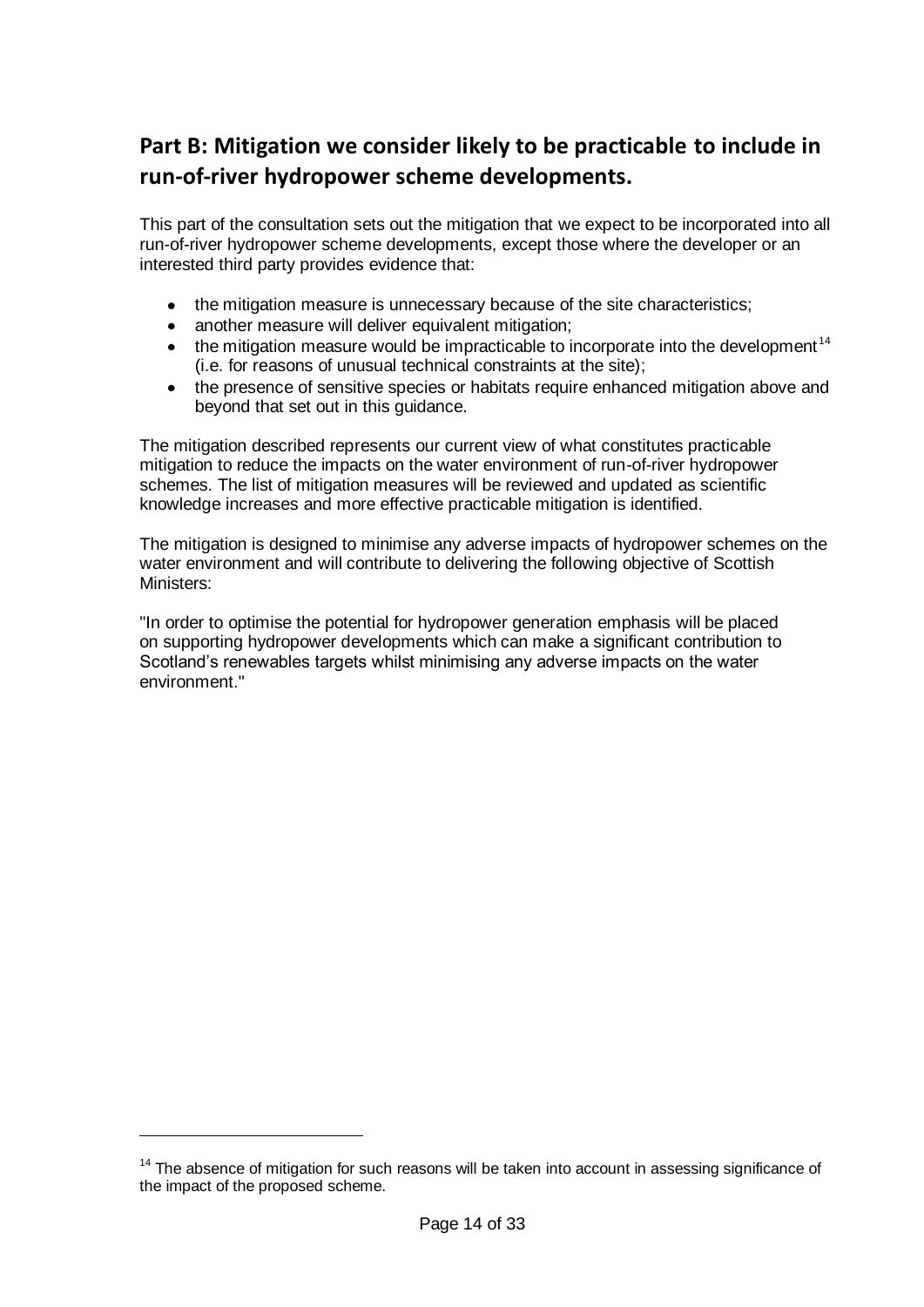## <span id="page-15-0"></span>*Impact of proposal on river flows*

| <b>Purpose</b>                                                        | <b>Mitigation (summarised)</b>                                                                                                                                                                                                                                                                                                                                                                                                                                                                         |  |  |
|-----------------------------------------------------------------------|--------------------------------------------------------------------------------------------------------------------------------------------------------------------------------------------------------------------------------------------------------------------------------------------------------------------------------------------------------------------------------------------------------------------------------------------------------------------------------------------------------|--|--|
| Protection of low<br>flows                                            | No abstraction of flows at or below a hands-off flow<br>equivalent to Qn90 or Qn95, dependent on site-specific<br>factors as detailed below.                                                                                                                                                                                                                                                                                                                                                           |  |  |
| Protection of flow<br>variability                                     | No extended periods during which the flow downstream<br>$\bullet$<br>of intake is at, or below, the hands-off flow is either:<br>flow downstream increases in proportion to flow<br>upstream rising to Qn80 when upstream flow would<br>be at Qn30;<br>scheme shuts down for a fixed period at an agreed<br>frequency designed to ensure flow higher than the<br>hands-off flow occurs with equivalent frequency.<br>• Full details can be found under the heading 'Protection of<br>flow variability' |  |  |
| Protection of high<br>flows                                           | Maximum abstraction not to exceed 1.3 to 1.5 times the<br>$\bullet$<br>average daily flow depending <sup>15</sup> on the particular<br>characteristics of the scheme (as outlined under the<br>section headed 'Protection of high flows').                                                                                                                                                                                                                                                             |  |  |
| Protection of flows<br>for upstream fish<br>migration and<br>spawning | Good status flows are maintained across the relevant<br>$\bullet$<br>flow range (ie flows up to Qn10) during periods of<br>migration and spawning.<br>Full details can be found under the heading 'Protection of<br>٠<br>flows for upstream fish migration and spawning'                                                                                                                                                                                                                               |  |  |

## <span id="page-15-1"></span>**Protection of low flows**

### **Purpose**

Mitigation must be designed to avoid the development causing either:

- the channel to dry;
- the wetted width of the channel to be significantly reduced.

### **Requirements**

1

When the scheme is operating, a minimum flow must pass over, or through, the weir to the river channel immediately downstream to sustain water-dependent plants and animals. This is known as a hands-off flow. When the flow upstream of the intake is less than the handsoff flow, no abstraction may take place.

Our strong preference is for flows to pass over the weir. Flow through the weir (e.g. via a pipe) is only appropriate for one of the following:

• fish passage upstream is not required (e.g. because fish are absent and will continue to be absent following achievement of the objectives of the river basin management

<sup>&</sup>lt;sup>15</sup> Average daily flow is equivalent to around Qn30.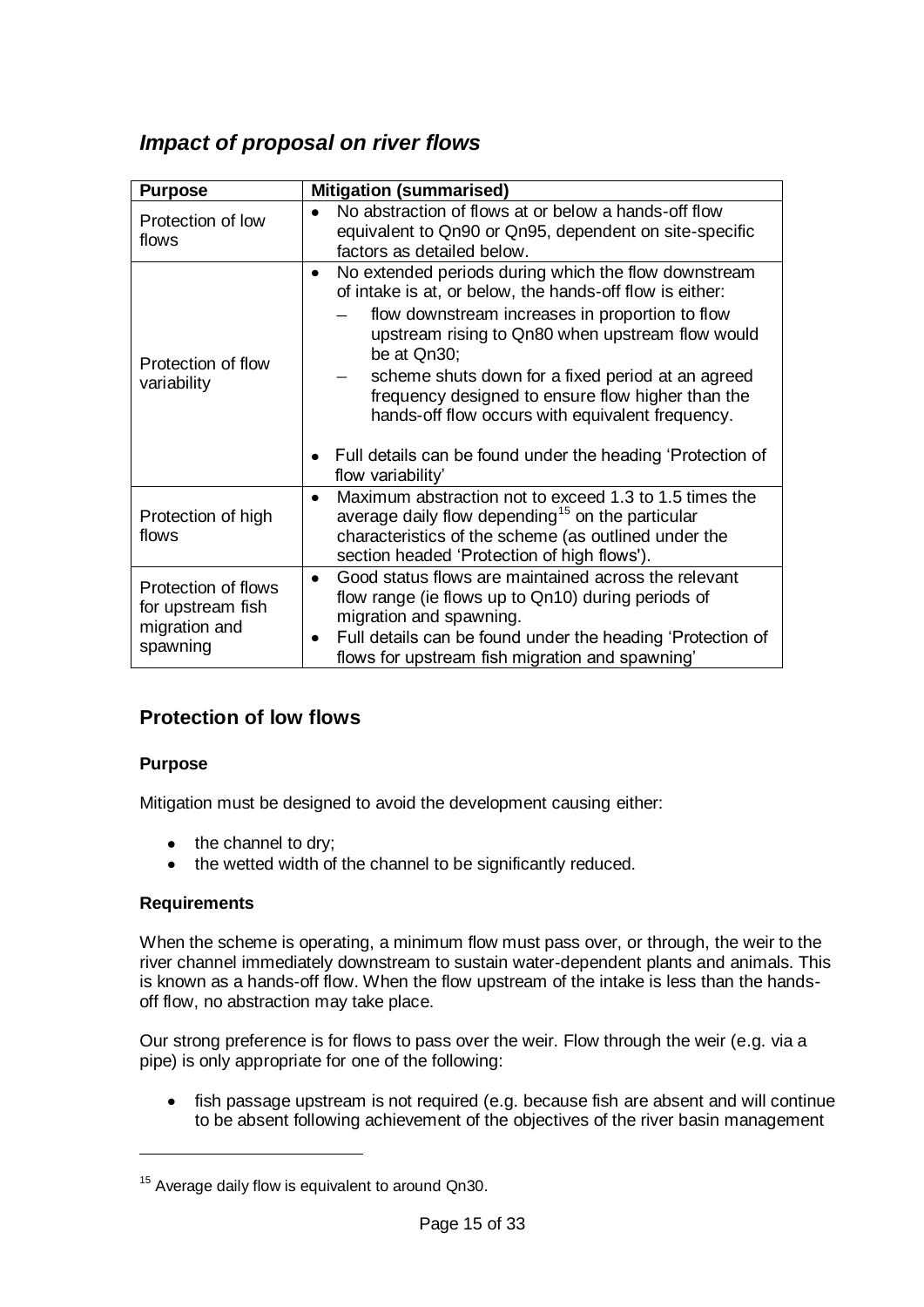plan);

alternative provisions for fish passage are included in the proposal.

When flow in the river upstream of the intake drops below the hands-off flow, all the flow in the river upstream of the intake structure must pass over, or through, the weir to the river channel downstream.

In the following circumstances, the hands-off flow must be equivalent to at least  $Qn90^{16}$ .

- sites with populations of salmon or sea trout;
- $\bullet$ sites designated for the conservation of aquatic plants or animals;
- sites with catchment areas upstream of the tailrace of  $< 10$  km<sup>2</sup>;
- sites where the wetted width is significantly reduced at flows below Qn90.

In other circumstances, the hands-off flow must be equivalent to at least  $Qn95^{17}$ .

## <span id="page-16-0"></span>**Protection of flow variability**

#### **Purpose**

1

Mitigation must be designed to avoid extended periods of low flow downstream of the intake.

#### **Requirements**

Periods where the flow exceeds the hands-off flow must be provided by meeting one of the points below:

- designing the intake structure such that as the flow upstream increases, the proportion of flow (additional to the hands-off flow) passing downstream also increases. When the natural flow upstream would be at Qn30, the flow downstream should be at least equivalent to Qn80: In other words, as flow upstream of the intake increases to  $Qn30^{18}$ , flow downstream should rise to at least  $Qn80^{19}$ ;
- shutting the scheme down for a fixed period at an agreed frequency for example not abstracting for six hours every Sunday from midday. The shut-down regime applied must have the effect of avoiding flow downstream of the intake being at or below the hands-off-flow for extended periods.

Providing variable flows through the weir (e.g. via pipes etc) is only appropriate for one of these reasons:

- fish passage upstream is not required (e.g. because fish are absent and will continue to be absent following achievement of the objectives of the river basin management plan);
- alternative provisions for fish passage are included in the proposal.

 $16$  Qn90 is the natural low flow (ie the flow in the absence of abstractions) that would, on average, be exceeded for all but 36 days in a year.

 $<sup>7</sup>$  Qn95 is the natural low flow that would, on average, be exceeded for all but 18 davs a vear.</sup>

<sup>&</sup>lt;sup>18</sup> Qn30 is to the natural flow that is, on average, exceeded for around 110 days in a year

 $19$  Qn80 is the flow that, on average, would normally be exceeded for all but 73 days a year.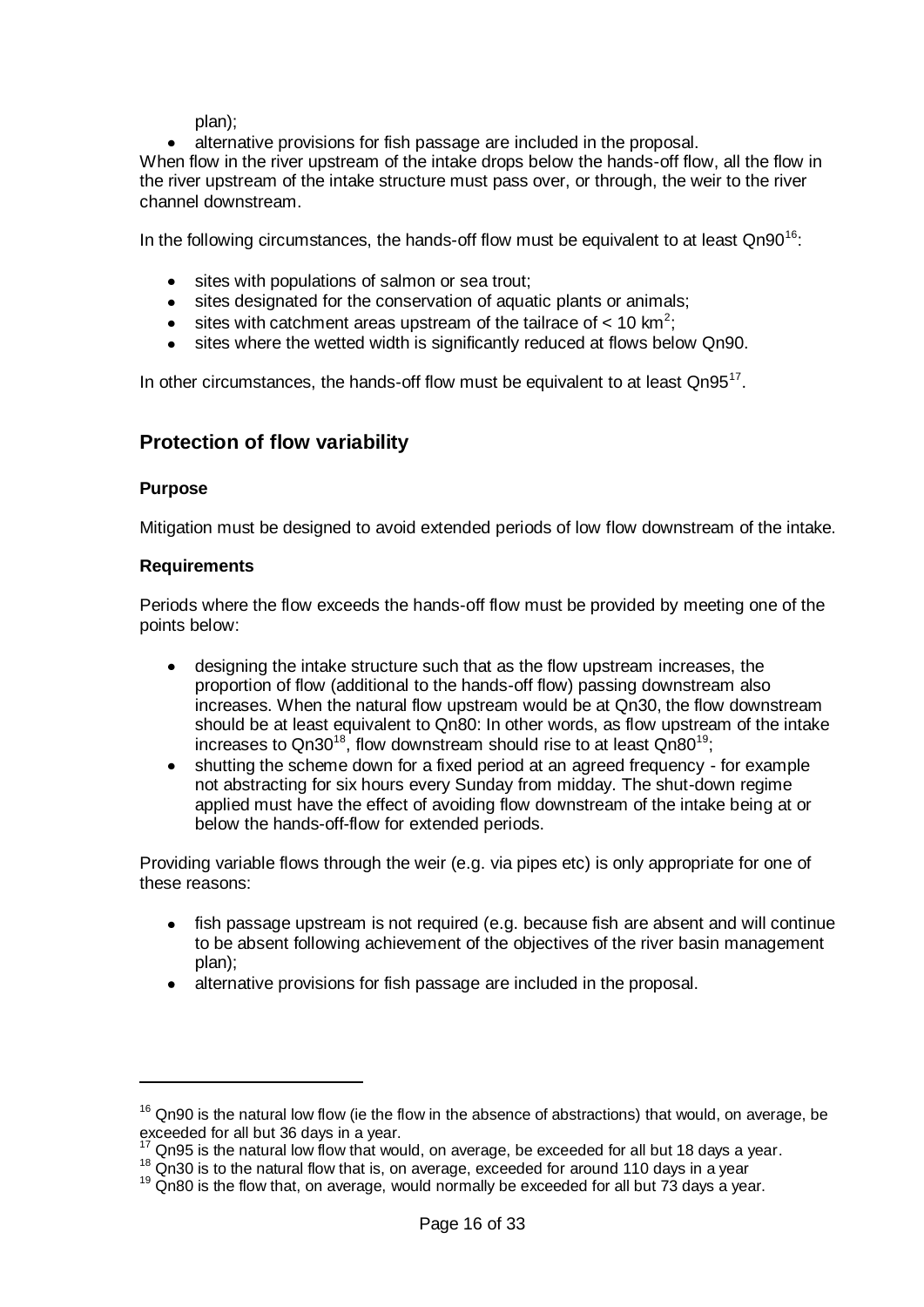## <span id="page-17-0"></span>**Protection of high flows**

#### **Purpose**

Mitigation must be designed to ensure that the river between the intake and the tailrace continues to experience high flows and associated high velocities and turbulence necessary to:

- create the disturbance regime that helps maintain the natural composition and abundance of water-dependent plants and animals; and
- $\bullet$ maintain a range of river habitats dependent on natural sediment erosion, transport and deposition processes.

#### **Requirements**

<u>.</u>

The maximum abstraction rate must be designed to ensure that surplus water during spate flows will spill over the weir into the river downstream.

The maximum abstraction rate should be no more than either:

- 1.3 times the average daily flow<sup>20</sup> for schemes with an annual output of  $< 0.35$ gigawatt hours;
- 1.5 times the average daily flow for schemes with an annual output of ≥ 0.35 gigawatt hours, depending on the characteristics of the site.

In steep, high rainfall, "flashy" catchments, where the annual output of the scheme is >0.35 gigawatt hours, an abstraction of greater than 1.5 times the mean flow may be acceptable, subject to following conditions:

- The maximum abstraction must not exceed two times the mean flow.
- There should be no abstraction until the flow upstream of the intake is at or above the hands off flow plus 10% of the maximum abstraction. ,
- (Qn10 ÷ Qnmean)<sup>21</sup>  $\geq$  2.3 and the channel gradient is  $>$ 10%.
- $(Qn10 \div Qn) \geq 2.3$ , the channel gradient is >6% and fish survey data indicates migratory fish are absent and there would be very low risk of impact on resident fish populations<sup>22</sup>.

As high spate flows are infrequent but very large compared to lower flows, the average daily flow corresponds to Qn30.

## <span id="page-17-1"></span>**Protection of flows for upstream fish migration and spawning**

The mitigation in this section does not apply to either of the following:

• to schemes located on rivers upstream of natural barriers to upstream fish migration;

 $20$  Average daily flow is the, average of the mean daily flows for a number of whole years taken to represent the long term condition.

 $Q$ n10 ÷ Qnmean is a measure of the flashiness of a catchment, this is generally a function of the rainfall and gradient of the river stretch.

<sup>&</sup>lt;sup>22</sup> In these cases, fish survey data should be provided by the applicant and fish abundance will be assessed by SEPA on a site-specific basis.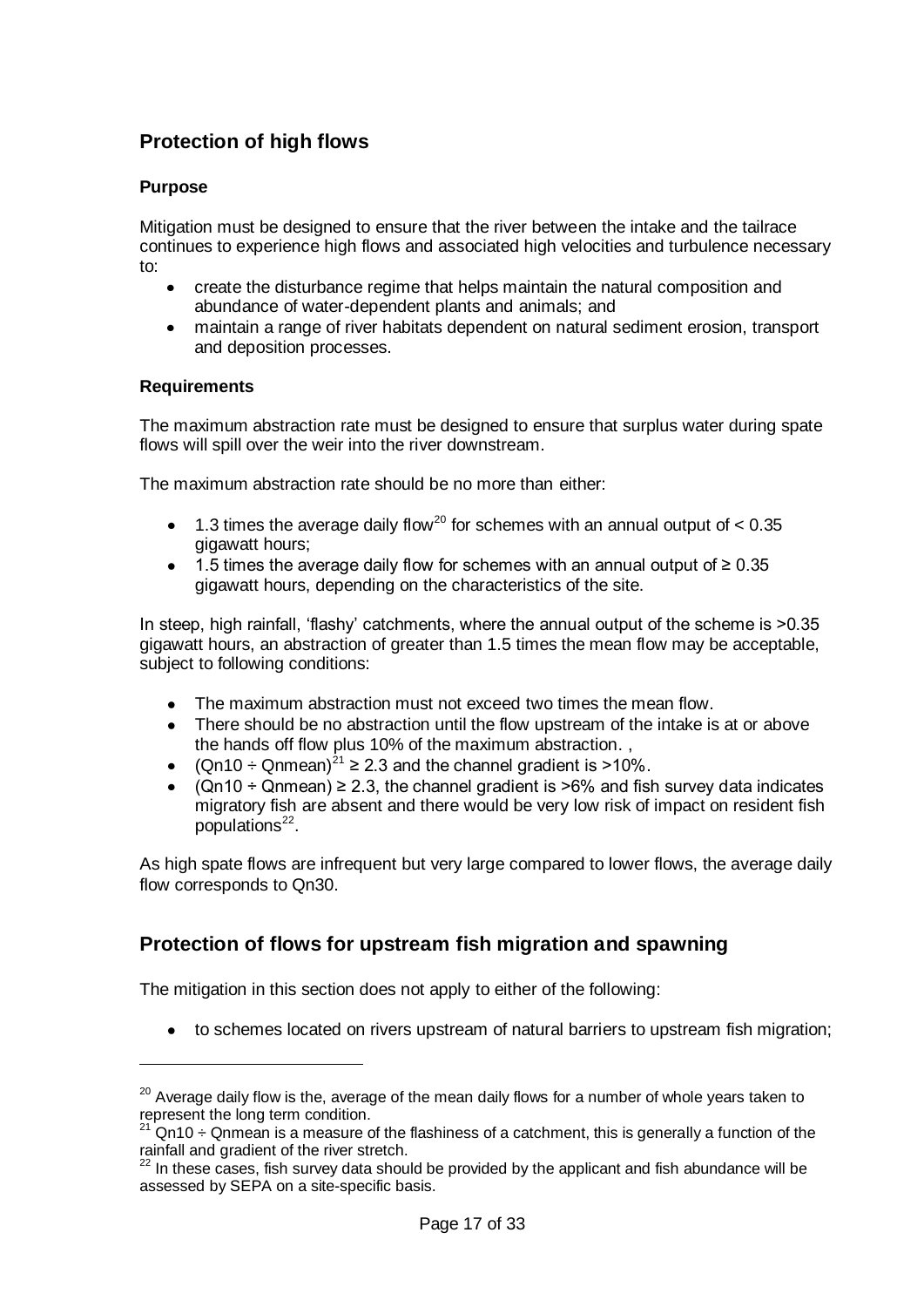where the rivers and streams upstream of the tailrace do not provide any significant extent of suitable habitat for fish species that might otherwise migrate upstream to spawn.

Fish migration in this context includes long-distance migrations undertaken by species such as Atlantic salmon as well as short distance migrations undertaken by resident species, such as brown trout.

#### **Purpose**

Mitigation must be designed to provide a flow regime capable of:

- triggering migration;
- enabling fish to pass natural and artificial obstacles in the river;
- providing sufficient time at suitable flows for fish to progress upstream.

#### **Requirements**

<u>.</u>

The scheme must be operated so as to provide suitable flows for fish migration and spawning activity during the periods of the year in which that activity would naturally occur. These periods will depend on:

- the fish species and fish populations;
- the location of the scheme.

In smaller upland tributaries, only a relatively short period in the autumn and winter months may be relevant depending on the species and stocks present. On major rivers in the lower reaches of catchments, fish migration may occur in all months.

During periods in which migration or spawning would be expected to occur, schemes will be expected to operate so that the rate of abstraction is no greater than that permitted by the river flow standards for good<sup>23</sup> across the range of flows providing the flow depths and velocities needed by fish for migration and spawning. In practice, this may be achieved by one of the following:

- reducing abstraction rates accordingly;
- ceasing generation during the relevant period of the year;
- operating a much greater hands-off flow.

The most appropriate option for providing the required flows and optimising the electricity output of the scheme will depend on the site-specific circumstances.

The river flow standards for good typically allow abstraction of about 20% of average summer flows rising to about 30% of average winter flows and 40% of spate flows. However, as river flows vary throughout the year and the river flow standards differ slightly according to river type, we should be contacted for detailed advice on calculating the volumes of water that can be abstracted during periods of migration and spawning.

<sup>&</sup>lt;sup>23</sup> The relevant river flow standards are detailed in the Scotland River Basin District (Surface Water Typology, Environmental Standards, Condition Limits and Groundwater Threshold Values) Directions 2009 and the Solway Tweed River Basin District (Surface Water Typology, Environmental Standards, Condition Limits and Groundwater Threshold Values) (Scotland) Directions 2009. These are available on the Scottish Government's website at:

[www.scotland.gov.uk/Topics/Environment/Water/WFD/RBMPFramework](file:///C:/Documents%20and%20Settings/simon.pattullo/Local%20Settings/simon.pattullo/Local%20Settings/Temporary%20Internet%20Files/OLK9/www.scotland.gov.uk/Topics/Environment/Water/WFD/RBMPFramework)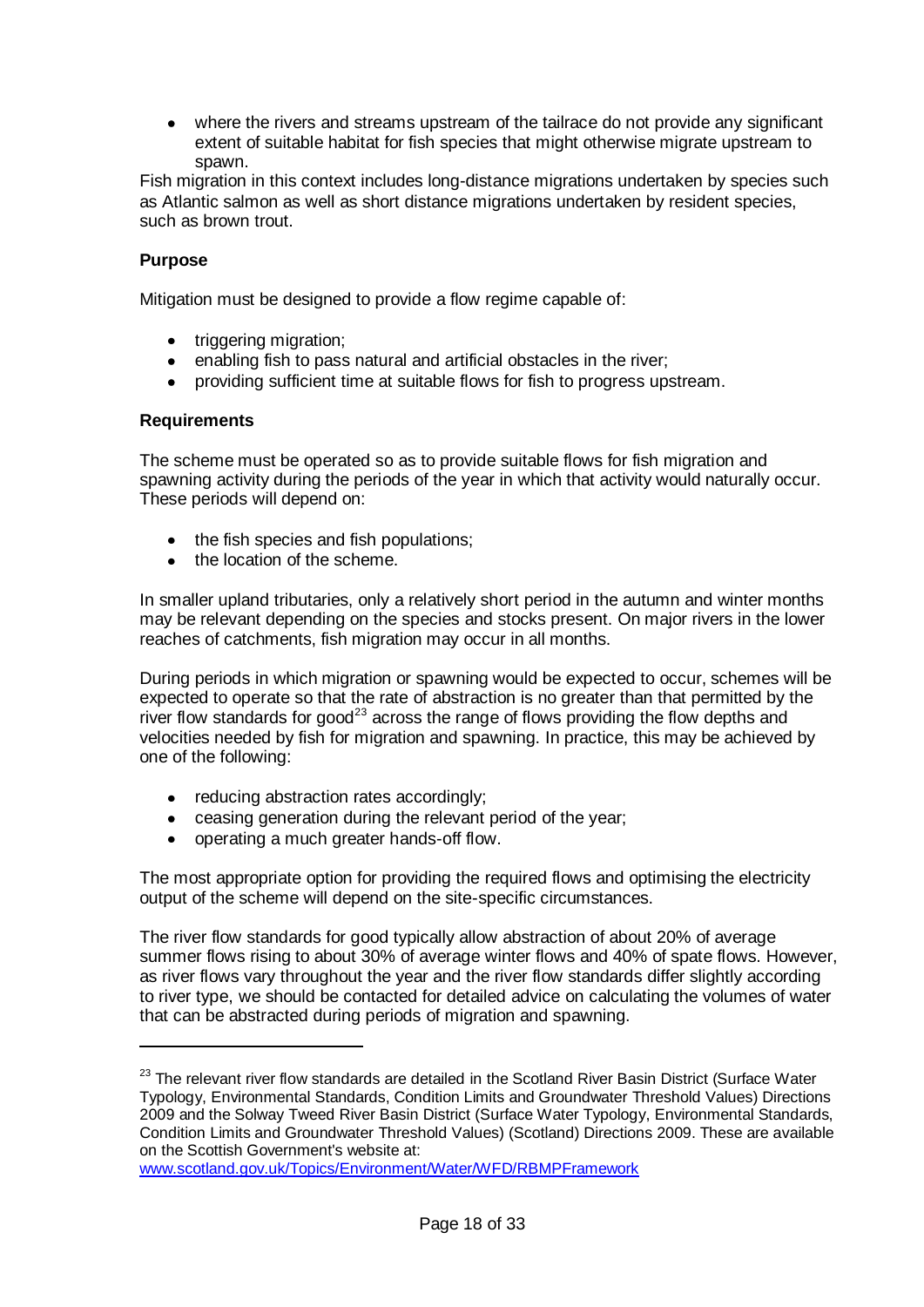## <span id="page-19-0"></span>*Impact of proposal on river continuity for fish*

| <b>Purpose</b>                                                                                | <b>Mitigation (summarised)</b>                                                                                                                                                                                                |  |  |
|-----------------------------------------------------------------------------------------------|-------------------------------------------------------------------------------------------------------------------------------------------------------------------------------------------------------------------------------|--|--|
| Protection for<br>downstream fish<br>passage                                                  | Intakes must be appropriately screened unless the scheme<br>uses an Archimedean screw and has no screen on the<br>tailrace.<br>There must be a plunge pool for fish below any drop over<br>the weir.                          |  |  |
| Protection for<br>upstream fish<br>passage                                                    | A fish pass for salmon and trout. This may comprise either:<br>a natural design pass, such as a low-gradient by-pass<br>channel or a rock ramp;<br>a proven artificial design fish pass, such as a pool and<br>traverse pass. |  |  |
|                                                                                               | An eel pass (suitable for upstream migration of elvers).<br>A lamprey pass (suitable for upstream migration of                                                                                                                |  |  |
|                                                                                               | lampreys).<br>Tailrace:<br>designed and located so as not to attract migratory<br>fish;<br>screened where necessary (gaps $\leq$ 20 mm).                                                                                      |  |  |
| Protection of flows for<br>upstream fish<br>See previous section<br>migration and<br>spawning |                                                                                                                                                                                                                               |  |  |

## <span id="page-19-1"></span>**Provision for downstream fish passage (all species)**

The mitigation in this section applies if the rivers upstream of the intake support fish populations, or would be expected to do so following the achievement of the objectives of the relevant river basin management plan.

## **Intake design and screening**

### **Purpose**

1

Mitigation must be designed to avoid downstream-moving fish from entering the abstraction intake unless:

- the scheme uses an Archimedean screw incorporating appropriate protection of  $\bullet$ the leading edge<sup>24</sup> and with a blade pitch designed to provide sufficient room for the safe transit of the fish species present;
- the tailrace is unscreened.

<sup>&</sup>lt;sup>24</sup> i.e. a compressible silicone extrusion.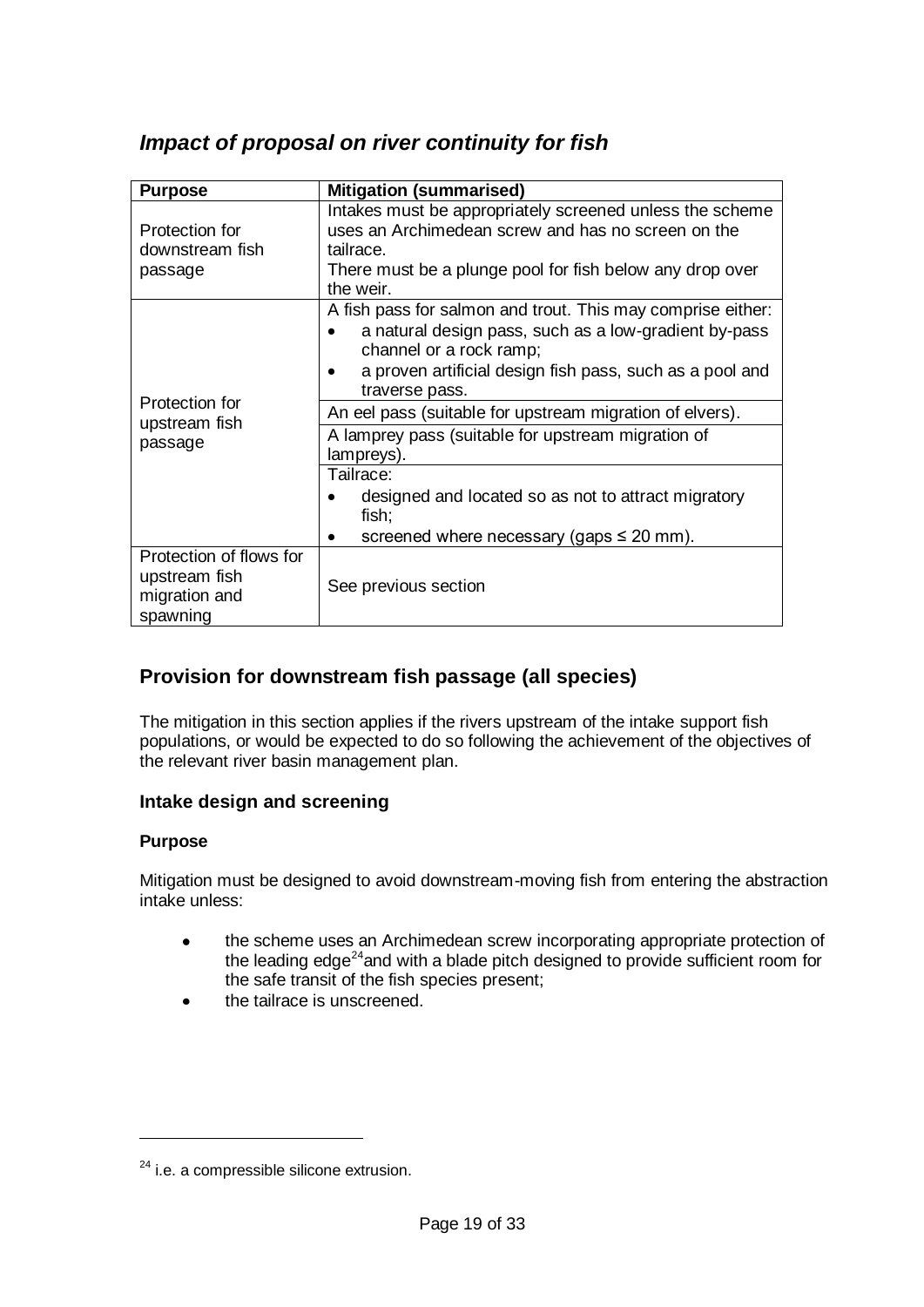## **Requirements**

The intake must be appropriately designed and screened to avoid downstream-moving fish from entering the intake or becoming trapped against intake screens:

- Coanda screens should be used wherever site characteristics permit.  $\bullet$
- $\bullet$ Drop screens may be used instead of coanda screens if it is not reasonably possible to use coanda screens.
- Screens should have gaps of  $\leq 10$  mm.
- Where coanda screens are used, there must be sufficient flow to keep the entire face of the screen at least wet and allow debris and fish to be washed from the screen face.
- Screens must be sufficiently steeply angled from the horizontal to prevent debris accumulating on the screens and to ensure fish are safely washed downstream over the screens.

If, in exceptional circumstances, it is not reasonably possible to use coanda or drop screens, we will consider the case for deploying alternative types of screen. The following design criteria must be considered in such situations:

- Where vertical screens are used, the off-take should normally abstract water at  $\bullet$ 90° to the main flow so that the intake screens follow the existing bank line and fish are led along the face of the screens rather than being drawn onto them.
- To ensure that fish are not pinned against, or damaged by, the screen, flow velocities through the screen must be  $\leq 0.3$  metres per second.
- In exceptional cases where the only reasonably practicable option is to install the screen in a headrace, the screen should be angled diagonally across the flow, allowing a low approach velocity even when the axial channel velocity in the headrace is high. A screen by-wash must also be installed and the angling of the screen should guide fish towards the by-wash entrance.
- Screens should have gaps of  $\leq 10$  mm.
- In operation, the screen must be kept clear of debris to avoid flow through the screen becoming concentrated resulting in higher velocities. An allowance must be made for some blocking when sizing the screens, such that the target approach velocity is not exceeded when screen performance is reduced by the accumulation of debris. The inclusion of an automatic screen cleaner will improve performance so that the additional area of screen required can be less. If screens are to be cleared manually, the target approach velocity will need to be maintained with 50 per cent screen blockage. Where automatic screen cleaning is to be used, the target approach velocity will need to be maintained with 10 per cent screen blockage.

There are circumstances where different screen gap sizes may be acceptable. Larger screen gap sizes than 10 mm may be acceptable if:

- the proportion of salmon and sea trout smolts present that have a length of <  $\bullet$ 11.5 cm is insignificant;
- no ecologically significant downstream movement of salmon or trout fry, salmon  $\bullet$ or trout parr, or juvenile eel (elvers);
- juvenile lamprey (ammocetes) occurs in the part of the river or stream concerned.

Developers proposing to use larger screen gap sizes than 10mm must provide with a suitable risk assessment, taking account of the fish species present.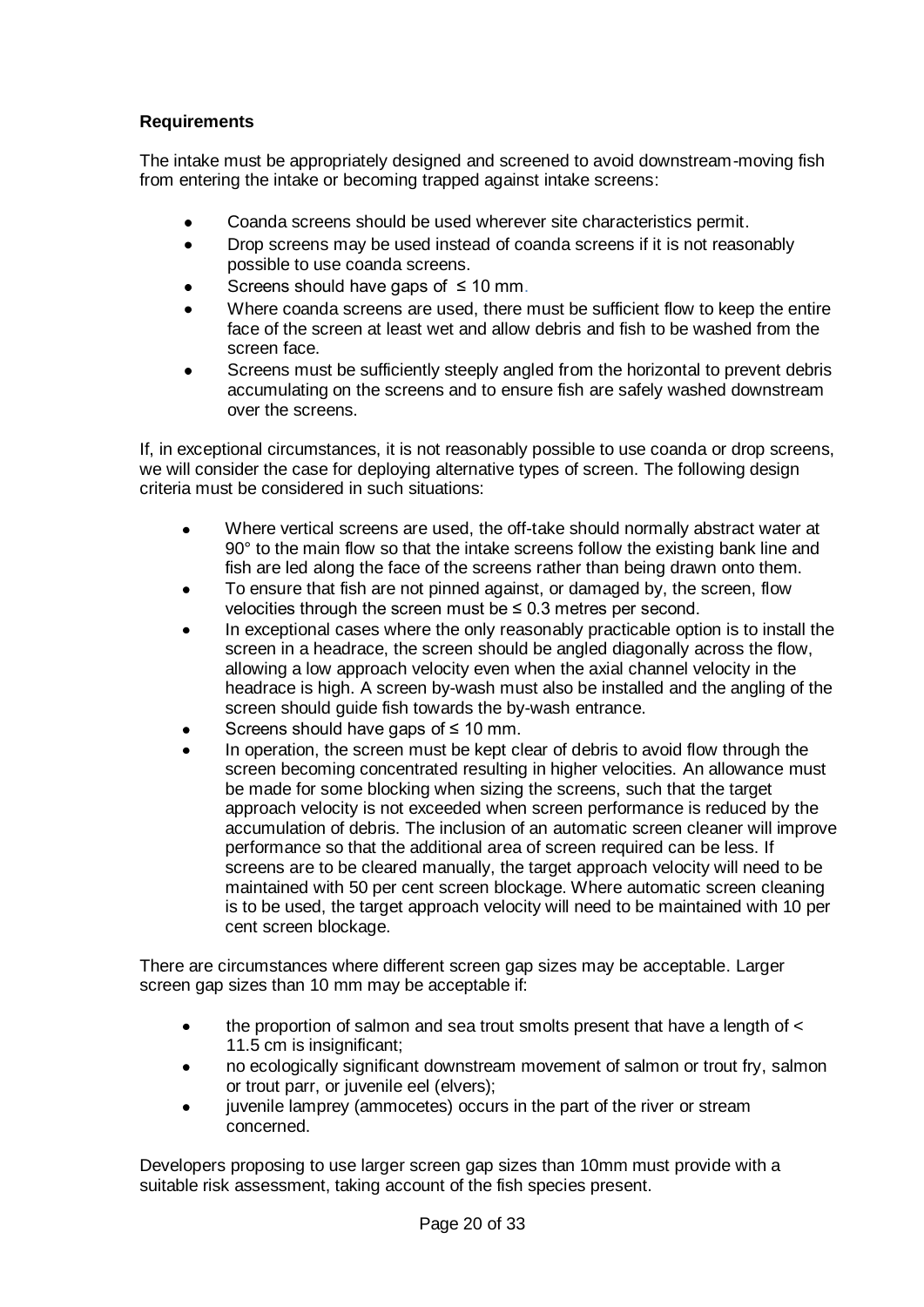#### **Weir design**

#### **Purpose**

Mitigation must be designed to prevent injury to fish moving downstream after passing over the weir (i.e. by ensuring that fish do not fall directly onto rock or concrete).

#### **Requirements**

A plunge pool of adequate volume must be present on the downstream side of the weir. Where intakes have been built on natural waterfalls, a suitable plunge pool may already be present. Where such a natural feature is not present, a retaining structure must be provided to maintain a pool of sufficient depth.

No part of the weir or plunge pool retaining structure may be constructed of unconsolidated rip-rap or gabion baskets into which fish may be washed and become trapped or injured.

The plunge pool must extend over the entire width of the weir over which water could flow in very high river flows. Its depth must be at least 1/3 of the height of the vertical drop or one metre, whichever is the smaller.

The plunge pool must be connected with the main flow in the river channel at all times to minimise the risk of fish stranding and to prevent delays to migration.

The weir face and any notch or pipe used to provide downstream flow must be designed to ensure that fish passing over or through the weir are not injured (e.g. by colliding with protruding structures or sharp and/or abrasive surfaces, etc).

## <span id="page-21-0"></span>**Provision for upstream fish passage**

#### **Fish Passes and Screens Guidance**

The Water Environment (Controlled Activities)(Scotland) Regulations 2011 Regulations, gives power to SEPA to control the design and operation of abstractions and impoundments which includes the provision of fish passes and screens. In order to ensure compliance with the Water Framework Directive and other relevant legislation, SEPA is currently producing guidance on the design and operation of fish passes and screens. This guidance will be based on the Fish Pass Manual produced by the Environment Agency (EA) in England and Wales.

Until such time as the guidance is produced, developers are recommended to follow the design guidance in the EA Manual and to seek advice from SEPA in the early stages of the design process. The EA manual is designed to be used by engineers and developers and is available online from the EA website at [www.publications.environment](http://publications.environment-agency.gov.uk/pdf/GEHO0910BTBP-E-E.pdf)[agency.gov.uk/pdf/GEHO0910BTBP-E-E.pdf.](http://publications.environment-agency.gov.uk/pdf/GEHO0910BTBP-E-E.pdf) It should be noted that the design guidance in the EA manual is tailored to ensuring upstream fish passage. Protection of downstream fish movement, mainly through the use of appropriate screening, is also essential.

Disruption or delay to fish migration can have significant adverse impacts on the distribution and/or abundance of fish populations. Run-of-river hydropower schemes can pose significant risks to fish migration and the impacts can extend far beyond the site of the hydropower scheme. Unless such risks can be avoided, authorisation will generally be refused.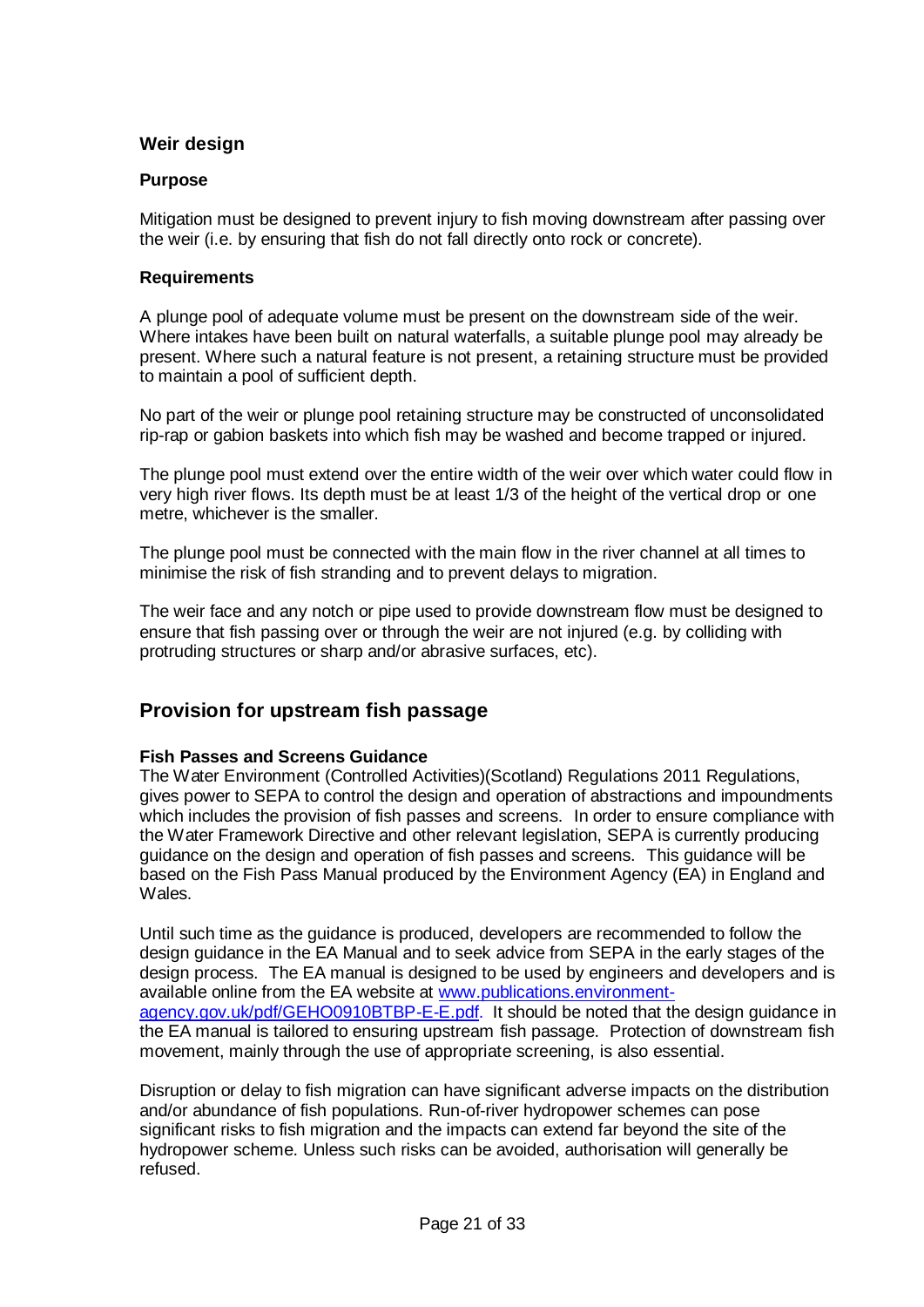Developers are advised to consider:

- sites that are upstream of natural<sup>25</sup> barriers to fish migration;  $\bullet$
- sites where fish habitat upstream is only very poor quality, or very limited, and  $\bullet$ not important for maintaining the distribution or abundance of fish populations;
- utilising existing weirs that are currently acting as a significant barrier to fish  $\bullet$ migration. The development of such sites must aim to improve fish passage.

We will only consider applications to develop other sites where the developer provides evidence that the fish passage provisions proposed (including the accompanying management regime) will be effective in safeguarding fish migration.

Most fish passes are likely to cause some delay or increase fish stress or energy use. It is not possible to predict the efficiency of any design with 100% confidence. We will take account of this uncertainty in deciding whether or not the benefits of the scheme justify the risk. Even with a well designed fish pass, a development may be unacceptable if located on an important fish migration route or if it would contribute (together with existing obstacles) to a significant cumulative risk to fish migration.

Where there is a significant extent of good fish habitat upstream of a proposed scheme, we are likely to require effective operation of the fish pass to be demonstrated as a condition of continued authorisation. This may involve electric fishing, redd counts or fish pass surveillance using TV or automatic fish counters. For this purpose, camera systems, light boxes and counter housings may need to be incorporated into the initial design of the fish pass.

The most appropriate fish pass design to use will depend on a range of factors including:

- the fish species present (e.g. Atlantic salmon, sea trout/brown trout; eel;  $\bullet$ lamprey, etc);
- the characteristics of the intake structure, including the head difference;
- the characteristics of the river or stream;

<u>.</u>

the type of management regime it is feasible to put in place to ensure the fish pass is maintained in working order.

The fish pass need only operate during the period of the year used for migration by the fish species and populations that are present. Early discussions with us are recommended.

<sup>&</sup>lt;sup>25</sup> Rivers and streams upstream of man-made barriers to upstream migration may support local brown trout populations that could be adversely affected by new obstacles to fish movement in those rivers and streams.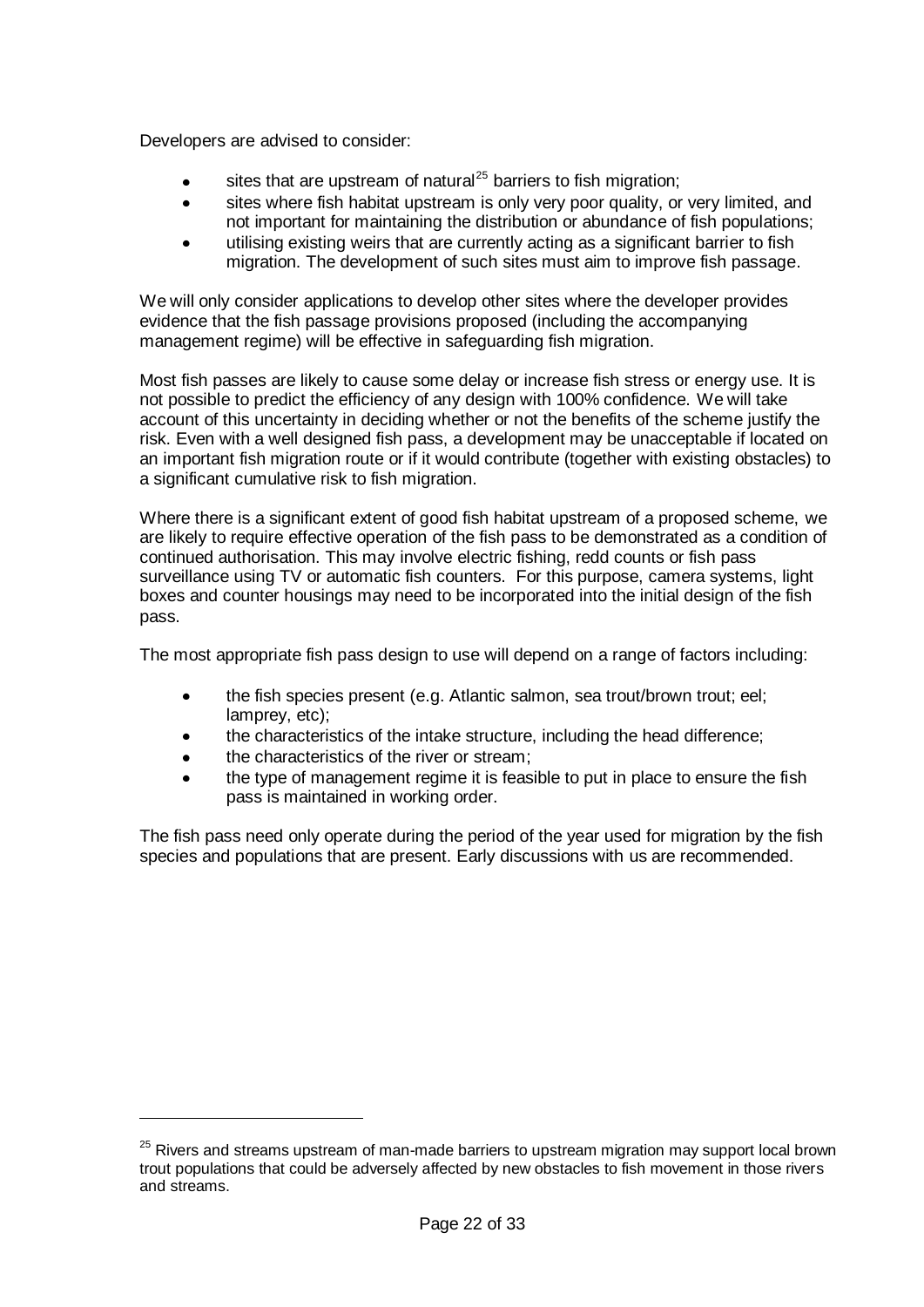### **Fish pass design - salmon and trout**

The mitigation in this section does not apply to schemes located on rivers lacking populations of salmon and trout (e.g. schemes located above the upstream limit to migratory fish in steeply sloping channels through which upstream movement of brown trout is unlikely).

#### **Purpose**

Mitigation must be designed to ensure that salmon and trout are provided with a means of ascending passed the weir at times during which they would naturally move upstream.

#### **Requirements**

Passage must be provided by one of the following fish passes outlined below. In all cases, there must be an appropriate flow attracting fish to the pass entrance. To achieve this, the fish pass discharge must be able to out-compete other flows in its attraction to fish. Where a turbine is on a weir, the turbine outflow should be adjacent to the fish pass so that it augments attraction rather than competing with it.

All passes must be maintained free of any debris that could impair their effective operation. This will require suitable design characteristics (e.g. incorporation of an upstream debris boom) and a maintenance programme.

#### **Natural design passes**

- **Low-gradient, by-pass channels**. These can accommodate all fish species and also provide additional fish habitat.
- $\bullet$ **Rock-ramps.** These are built into the river channel and lead up to the weir crest. They must be engineered with strategically placed rocks (boulders) designed to provide natural refuge pools and reduced water velocities. They must also be able to withstand flood flows. The appropriate gradients and boulders for a rock ramp depend on the fish species that are present. Table A2 provides indicative design criteria for ramps suitable for salmon and trout. Adjustments may need to be made (e.g. to boulder placements etc) to optimise the performance of the rock-ramp.

#### **Artificial design passes**

- **Pool and traverse passes**. These break-down the head-difference at main weir into a series of small steps that can be ascended by fish. The pass should be designed to ensure that:
	- the drop in water levels between adjacent pools does not exceed 30 centimetres if trout are present or 45 centimetres if only salmon are present;
	- the pools have minimum dimensions of 3 metres long, 2 metres wide and 1.2  $$ metres deep;
	- the downstream edge of the notch and traverse is curved so as to reduce  $\,$ turbulence and ensure water flows down the face of the wall (ie has an adherent nappe) rather than forming a free-spurting jet;
	- the majority of the baseline flow regime passes through the fish pass;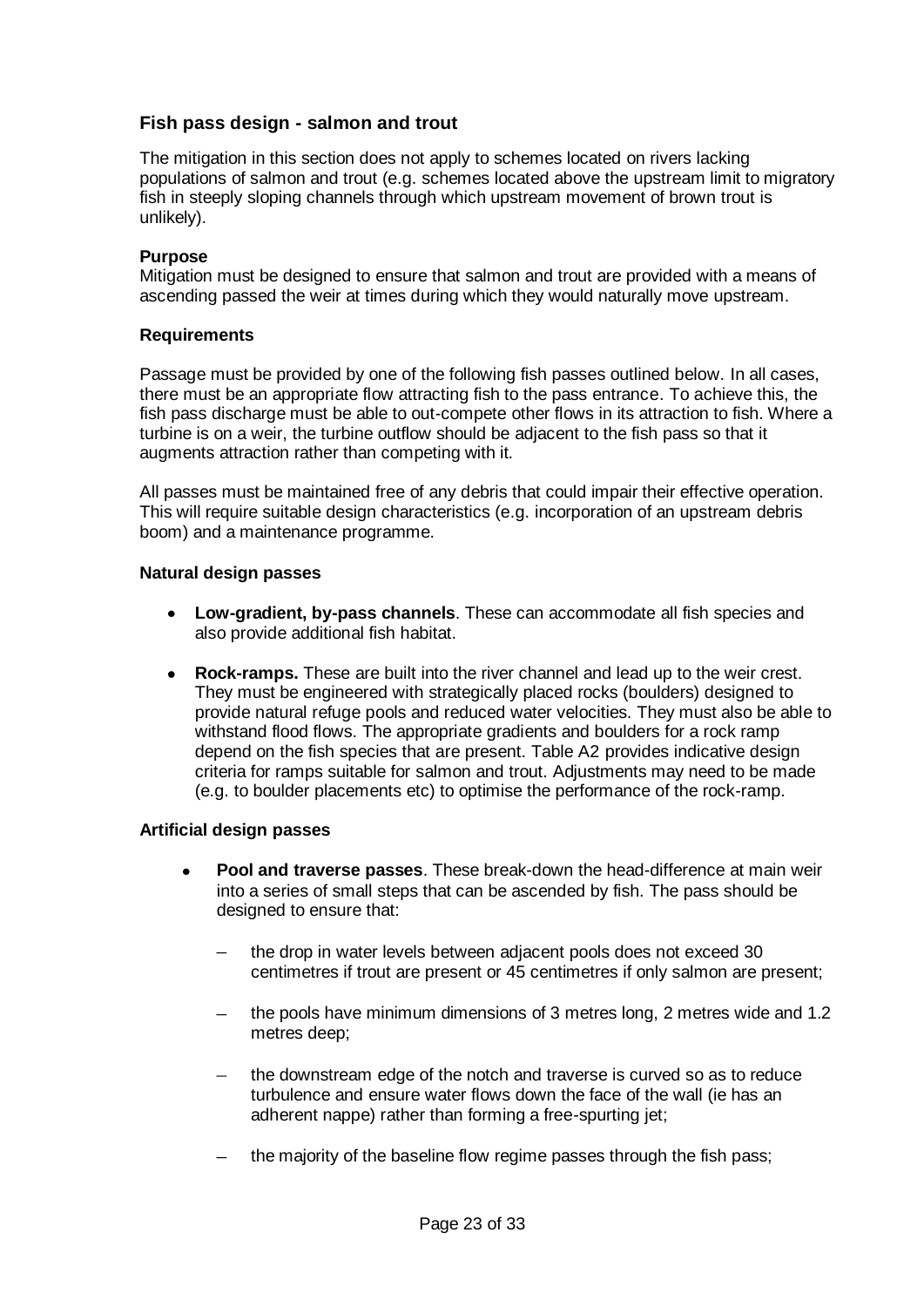- the pass is positioned at the most upstream section below the weir where fish naturally accumulate;
- the pass is still effective when flow in the river upstream of the intake structure rises to Qn10.
- **Pool and traverse passes using pre-weirs** (sometimes called easements). These operate on similar principles to the conventional pool and traverse pass but have the effect of raising tailwater levels. The pre-weirs span the width of the river about 10 metres downstream of the main weir. The same traverse design criteria as for pool and traverse passes apply. The principal difference is that pre-weirs take the full flow of the water passing over the main weir.
- **Baffled fish passes**. These consist of rectangular channels/troughs containing various shaped, closely-spaced baffles set at an angle to the axis of the channel. The baffles form secondary channels whilst leaving a proportion of the channel/trough to take the main flow. The gradient and length (between resting pools) of baffled fish passes must be designed to suit the swim speeds and endurance of the fish present. Baffled passes can be constructed off-site and bolted together *in situ*, or the baffles inserted into a pre-formed channel. Examples of baffled passes include:
	- the Alaskan "A" baffled pass. This can operate at steeper gradients than other baffled passes. A maximum slope of 25% and maximum length of 12 metres (i.e. a 3 metre head difference) can be used for salmon. A less steep gradient and shorter length is required for smaller fish. These passes operate with relatively low flows, give the most lift before requiring a resting pool, and accommodate about a 1 metre change in upstream water level. Their complicated baffle geometry and narrow free gap makes them very prone to blockage by debris. An effective means of preventing blockage by debris (e.g. an upstream debris boom) must be incorporated into the design and operation of the pass;
	- the plane baffle or Denil fish pass. This uses a less complicated baffle design than the Alaskan A and can operate up to a maximum slope of 20% and maximum length of 12 metres (i.e. a 2.4 metre head difference) before a resting pool is required. An effective means of preventing blockage by debris (e.g. an upstream debris boom) must be incorporated into the design and operation of the pass;
	- Larinier Superactive baffled pass. This consists of 10 to 15 cm high chevron baffles that span the bottom of the fish pass channel and (unlike in the Alaskan A and Denil) do not extend up the sides. Channel widths can be very wide to accommodate large flows provided longitudinal webs are used to separate each set of chevron baffles. The design can achieve very low water velocities and so enable passage of small salmonids and large coarse fish. They are not as prone to blockage by debris as other baffled passes and so require less maintenance. The Larinier pass operates at a maximum gradient of 15% and a maximum length is 12 metres for large salmonids before a resting pool is required (ie a 1.8 metre head difference). This type of pass is less tolerant than other designs of large upstream head fluctuations. The maximum head over the top baffle is limited to about 0.7 metres.
- **One or more notches in the crest and apron of the weir** with associated take-off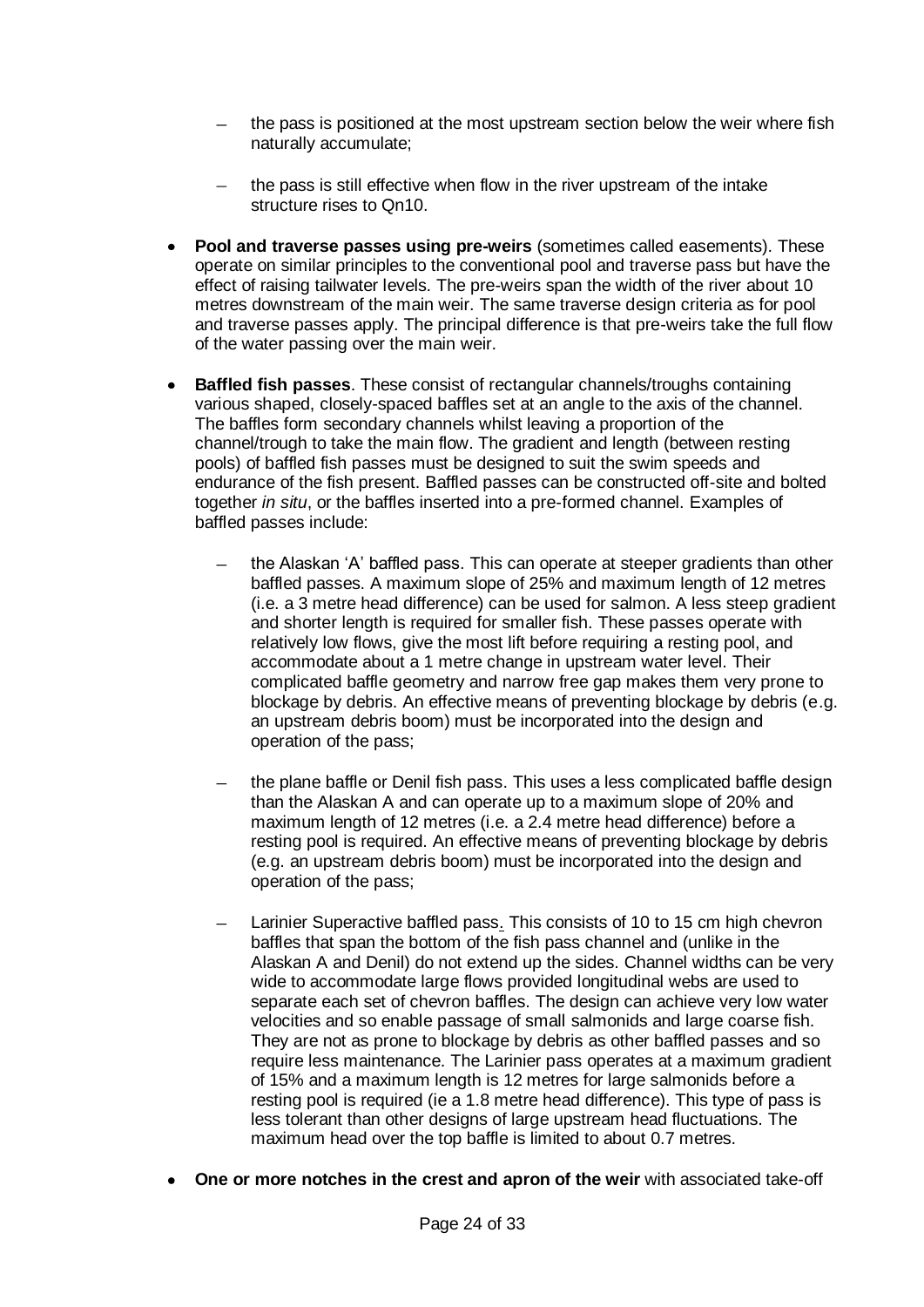pools beneath them. The depth of a take-off pool must be 1.25 times the height of the drop. This type of fish pass may only be used where:

- the maximum head difference across the weir (at the fish pass notch) is less than the relevant head difference in Table A3;
- the downstream face of the weir is vertical or close to vertical.

| Table A2: Guide design characteristics for rock-ramp fish passes <sup>26</sup> |               |               |
|--------------------------------------------------------------------------------|---------------|---------------|
| Fish species present                                                           | Salmon        | Trout         |
| Average water velocity on                                                      |               |               |
| ramp during periods of                                                         | $< 2$ m/s     | $< 2$ m/s     |
| upstream migration                                                             |               |               |
| Depth of flow on ramp                                                          | $> 15$ cm     | $> 10$ cm     |
| Slope of ramp                                                                  | $< 15 \%$     | $< 15 \%$     |
| Length (diagonal slope) of<br>ramp between resting pools                       | $< 10$ metres | $<$ 10 metres |

| Table A3: Maximum head difference across the weir |        |       |
|---------------------------------------------------|--------|-------|
| Fish species<br>present                           | Salmon | Trout |
| Vertical height<br>(centimetres)                  | 80     | 50    |

#### **Fish pass design – eels**

The mitigation in this section does not apply to schemes located on rivers upstream of natural barriers to upstream eel (elver) migration or upstream of known man-made barriers to eel migration in relation to which there are no plans to provide for eel passage.

#### **Purpose**

1

Mitigation should be designed to ensure that eel are provided with a means of ascending the river.

#### **Requirements**

An eel pass must be provided that:

- does not involve vertical drops (i.e. eels cannot leap in order to ascend the river);  $\bullet$
- provides a permanently wetted and non-smooth surface up which eels can move.

Weirs devoid of a suitable climbing substrate (i.e. wetted surfaces covered in algae, moss or other growth) will require an eel pass. This must consist of a trough containing a suitable bristle substrate with an irrigation and attraction flow. Staged holding/release tanks must be included for weirs with high head differences.

<sup>&</sup>lt;sup>26</sup> Adapted from SNIFFER research project (in progress), WFD111 Development of a screening tool for assessing the porosity of barriers to fish passage: Phase 2a: Draft project report; January 2010; SNIFFER, Edinburgh. The table will be updated, where necessary, to take account of any revisions made in the finalised project report.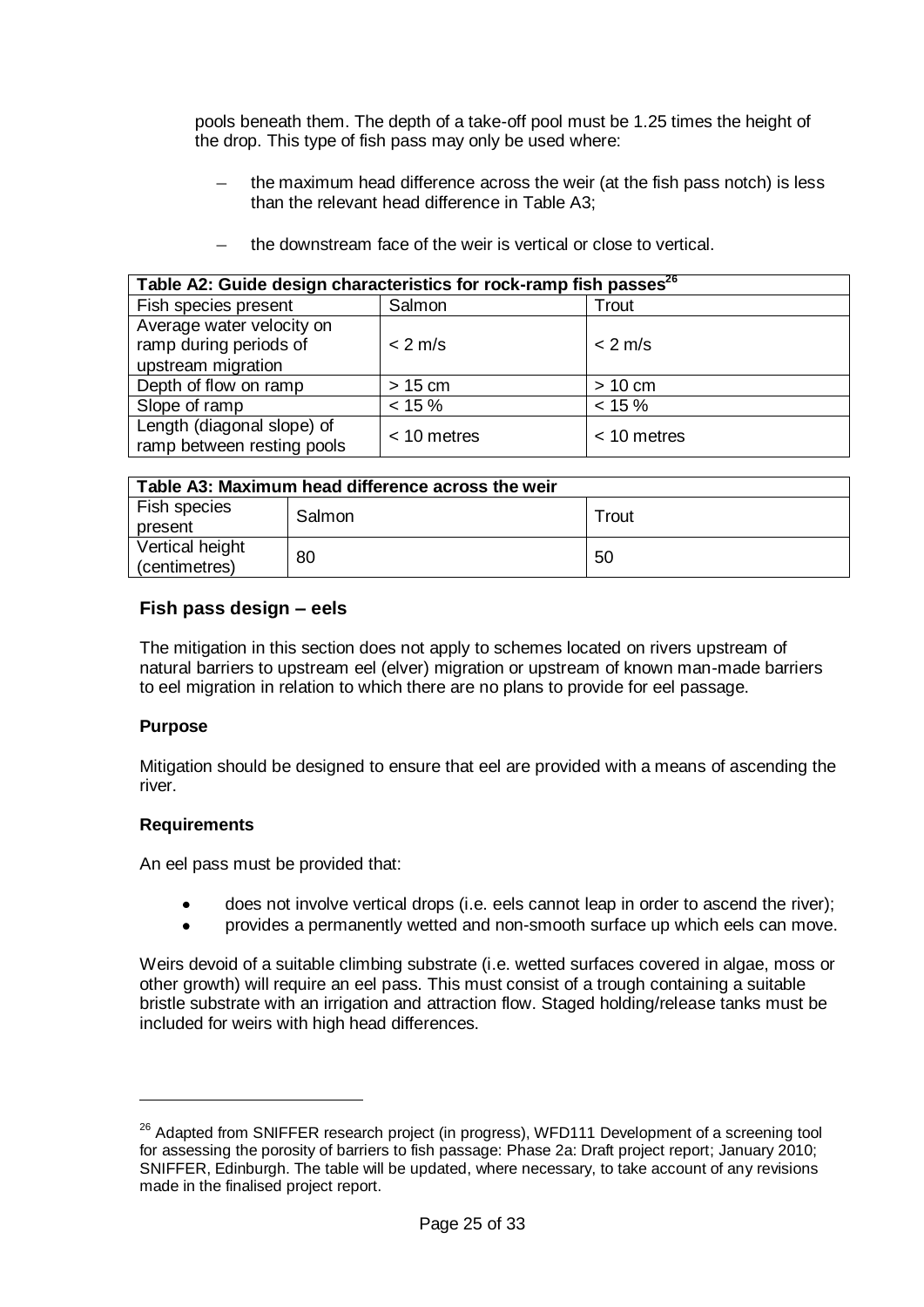A proportion of the eel population may attempt to ascend the turbine channel. This may require both the turbine channel and the depleted river channel to have an eel pass.

#### **Fish pass design - lampreys**

The mitigation in this section does not apply to schemes located on rivers or streams from which lampreys are absent. Lampreys are unlikely to be present in steep streams. Schemes using existing weirs and dams are unlikely to further compromise lamprey migration.

#### **Purpose**

Mitigation should be designed to ensure that lampreys are provided with a means of ascending the river.

#### **Requirements**

Lampreys have a very poor swimming ability and could not negotiate the artificial-type fish passes discussed above. A natural-type fish pass (such as a low-gradient, by-pass channel) may be used if the pass can be designed to provide sufficiently low flow velocities (eq  $< 0.5$ ) metres per second).

Some authors (e.g. Armstrong *et al.*, 2004) have suggested that Denil type passes can be adapted for lamprey passage, although this has not been tested extensively in Scotland. Applicants are advised to contact us and SNH at an early stage if lamprey passage is likely to be an issue.

#### **Tailrace design**

#### **Purpose**

Mitigation should be designed to ensure that migrating fish are not diverted from upstream migration by the presence of competing tailrace flows.

Migrating fish are attracted to areas of high flow. They can therefore be attracted to high tailrace flows, particularly when turbines are operating at high capacity, and flows in the depleted reach are low.

#### **Requirements**

The tailrace must be designed so as not to attract upstream migrants. This may be achieved by:

- $\bullet$ designing the tailrace so that the exit velocity of water from the tailrace is significantly lower at all flows than the main flow leading upstream;
- locating the tailrace so that it does not compete with the main river flow leading  $\bullet$ upstream to the fish pass (e.g. co-locating the tailrace in line with the main flow).

Tailraces must normally be screened using screens with a 20 mm mesh size. Larger mesh sizes may be used if:

the tailrace flows will not attract upstream moving fish (e.g. because the tailrace has been designed to reduce exit flow velocity sufficiently for this flow not compete with flows in the river channel in terms of attraction to fish);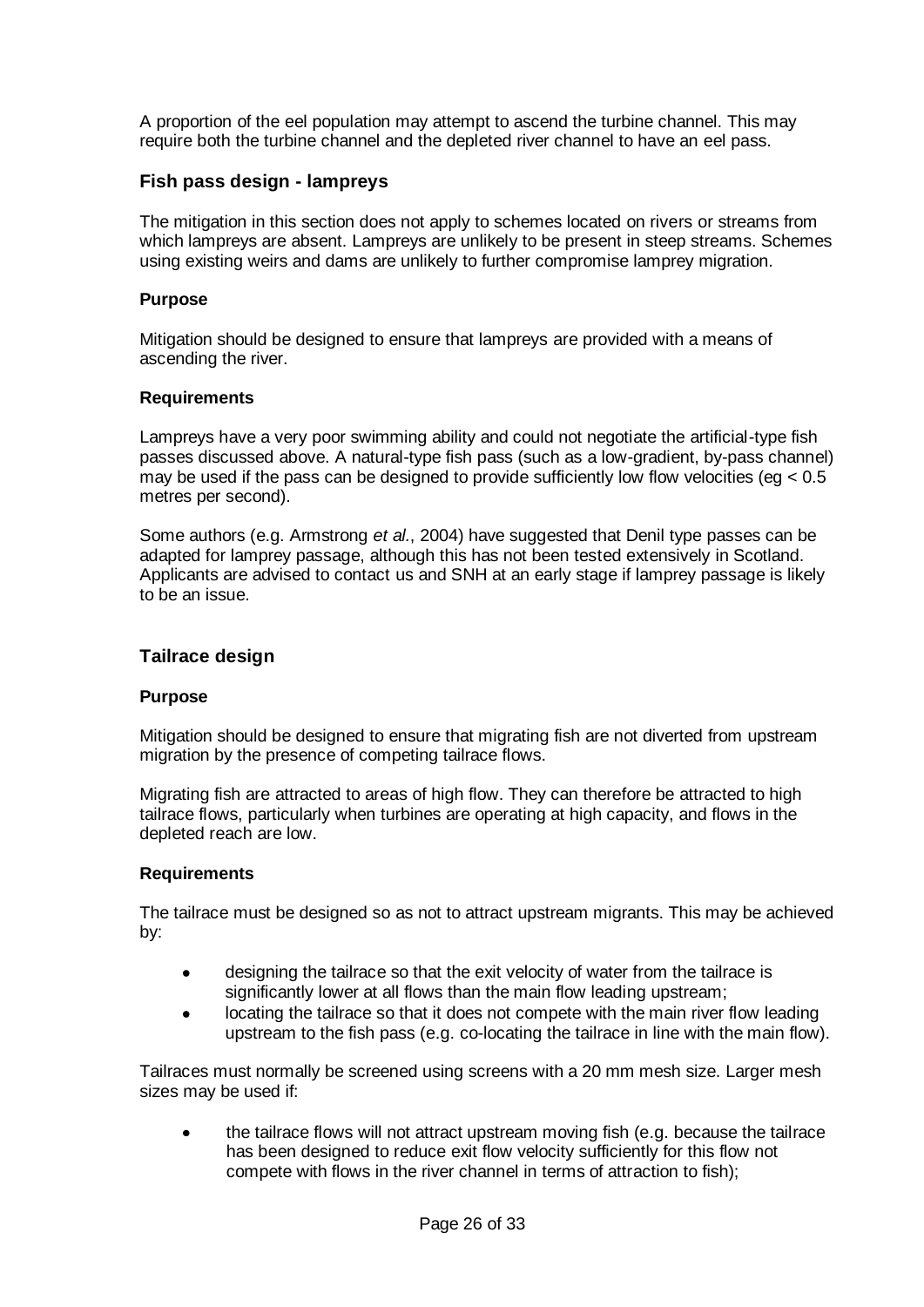evidence is provided that adult brown trout do not move upstream passed the proposed site of the tailrace to spawn.

The screens may be constructed from wedge wire, square or oblong metal bars. Round or oval bars should not be used.

## <span id="page-27-0"></span>*Provision for sediment transport*

| <b>Purpose</b>       | <b>Mitigation (summarised)</b>                            |
|----------------------|-----------------------------------------------------------|
| Protection of        | Removal and return downstream (at appropriate times and   |
| downstream transport | locations) of sediment accumulation upstream of intake    |
| of sediment          | structure                                                 |
| Protection of river  | Appropriate design of engineering structures and tailrace |
| banks and bed from   | to ensure that erosion rates of the bed and banks is not  |
| erosion              | increased                                                 |

## <span id="page-27-1"></span>**Management of sediment accumulating upstream of weir**

#### **Purpose**

Mitigation should be designed to aim to avoid significant disruption of sediment supply to river reaches downstream of the weir by re-supplying those reaches with sediment that accumulates upstream of the intake structure.

#### **Requirements**

The natural erosion and downstream migration of sediments are essential for the creation and maintenance of natural river habitats. Therefore, natural sediments should be reintroduced to a suitable location that is as close downstream of the intake as possible.

Accumulations of sediment in the ponded reach upstream of the intake structure must normally be returned to the river by:

- designing the intake structure such that high flows move sediments over it and  $\bullet$ into the river downstream;
- operating scour valves;
- excavating, transporting and reintroducing the sediments.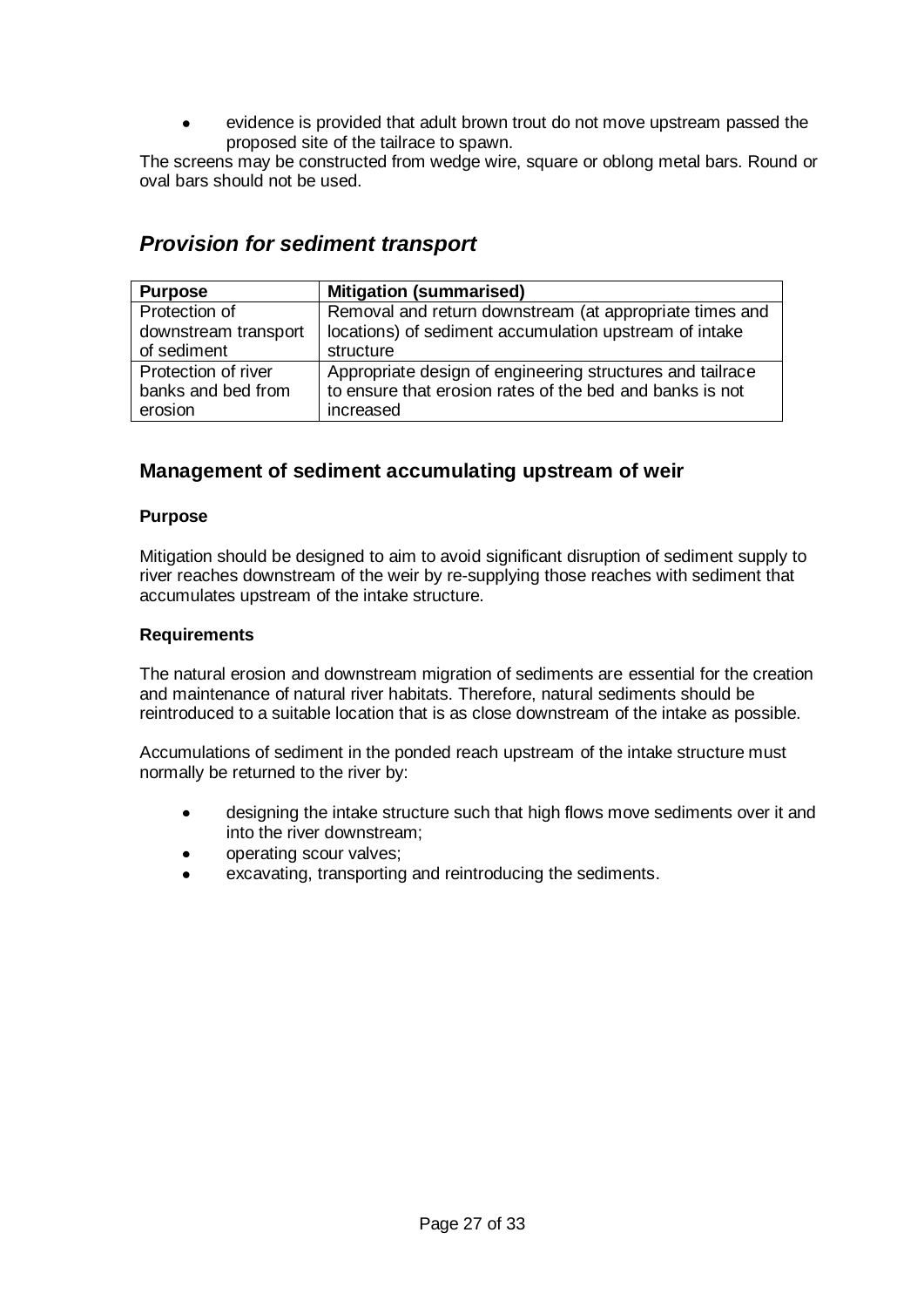

**Picture 1**: Scoop intake showing 'scoop' shaped central channel with side intakes. In high flow conditions the water continues over the crest of the intake and effectively scours the intake on every spill (photograph courtesy of Scottish & Southern Energy).

Sediment should be returned to the river:

- (a) within 10 metres downstream of the intake structure if suitable sites are available and it is practicable to use them or as close to this downstream as possible;
- (b) during periods of high flow conditions;
- (c) at locations that will not create an accumulation of sediment likely to impede the free passage of migratory fish;
- (d) during periods other than those during which fish are likely to be spawning and the period between spawning and emergence of the juvenile fish.

Where the proposal is to use a pre-existing weir and the sediment in the ponded reach may include sediment that has accumulated behind the weir over many years, steps should be agreed with us that will avoid potentially contaminated sediments from being excavated and returned to the downstream reach.

These requirements apply on the assumption that the scheme is designed to ensure the river downstream of the intake structure continues to experience high spate flows.

### <span id="page-28-0"></span>**Management of erosion risks**

#### **Purpose**

Mitigation should be designed to avoid the scheme increasing bed and bank erosion rates.

#### **Requirements**

The tailrace should be designed and located such that the water exiting the tailrace does not cause erosion of the bed and banks.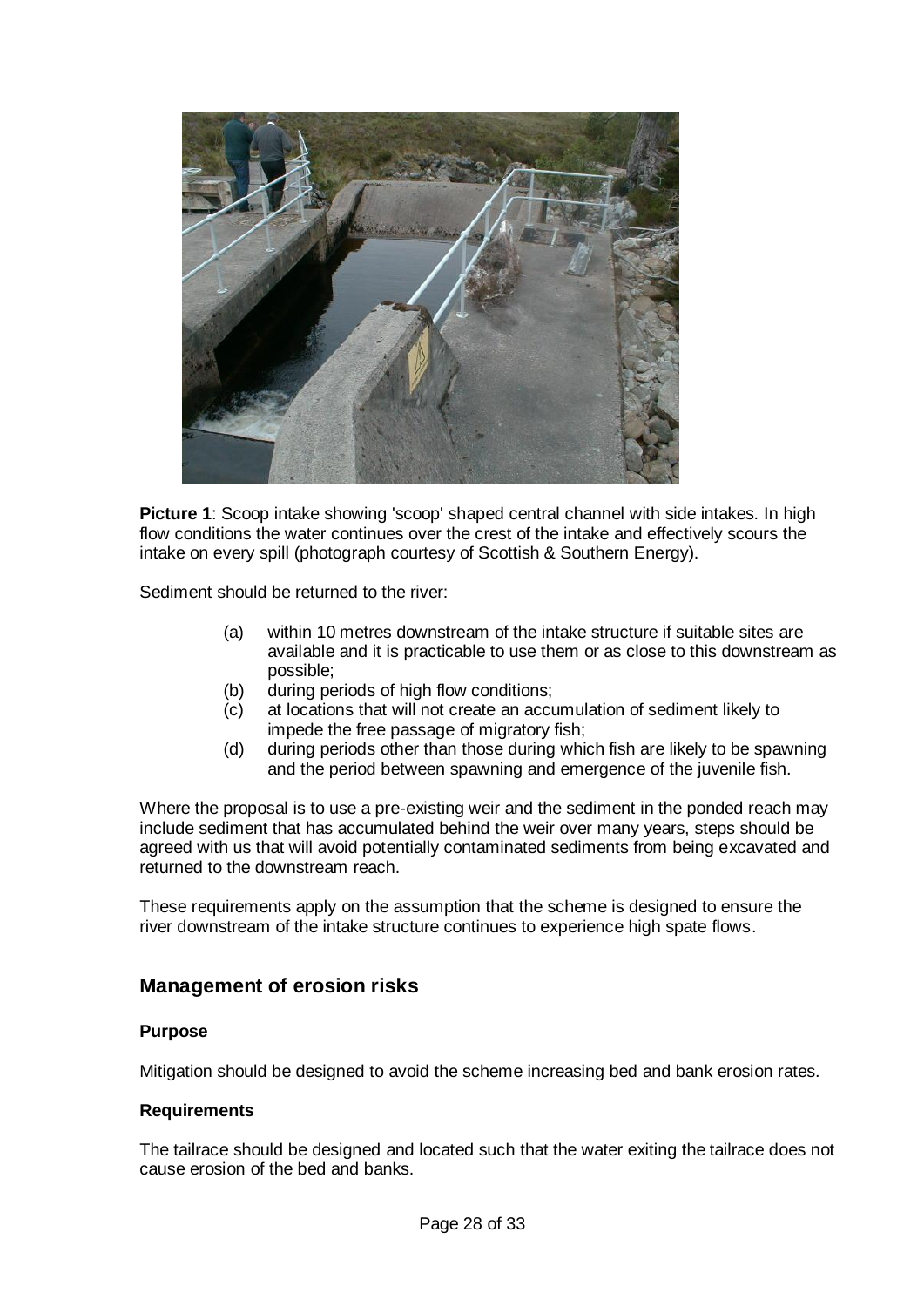Engineering structures must be designed so as not to concentrate high flows onto parts of the bed or banks that are vulnerable to erosion.

## <span id="page-29-0"></span>**References**

Armstrong, G., Aprahamian, M., Fewings, A., Gough, P., Reader, N. & Varallo, P. (2004); *Environment Agency Fish Pass Manual: Guidance notes on the Legislation, Selection and Approval of Fish Passes in England and Wales*. Version 1.1

Beach, M.H.; (2010) *Review of mitigation measures for the protection of fish;* unpublished report to SEPA.

Dunbar, M.J. & Mould, D.J. (2009*) Distinguishing the Relative Importance of Environmental Data Underpinning Flow Pressure assessment 2 (DRIED-UP 2)* Environment Agency, Rio House Waterside Drive, Aztec West Almondsbury, Bristol BS32 4UD. Bristol.

Environment Agency (2009) *Good practice guidelines to the environment agency hydropower handbook: The environmental assessment of proposed low head hydropower developments*; Environment Agency, Rio House Waterside Drive, Aztec West Almondsbury, Bristol BS32 4UD.

Environment Agency Fish Pass Manual [www.publications.environment](http://publications.environment-agency.gov.uk/pdf/GEHO0910BTBP-E-E.pdf)[agency.gov.uk/pdf/GEHO0910BTBP-E-E.pdf](http://publications.environment-agency.gov.uk/pdf/GEHO0910BTBP-E-E.pdf)

Solomon, D.J. & Beach, M. H. (2004) *Fish Pass Design for Eel and Elver (Anguilla anguilla);* Environment Agency, Rio House Waterside Drive, Aztec West Almondsbury, Bristol BS32 4UD; ISBN: 1 84432 267 X.

Scottish Office (1995) *Notes for guidance on the provision of fish passes and screens for the safe passage of salmon*; Scottish Office Agriculture and Fisheries Department, Pentland House, 47 Robb"s Loan, Edinburgh EH14 1TW; ISBN: 0 7480 3105 Y.

SNIFFER (2010) WFD111 research project (in progress); *Development of a screening tool for assessing the porosity of barriers to fish passage: Phase 2a: Draft project report;* January 2010; SNIFFER, First Floor, Greenside House, 25 Greenside Place, Edinburgh.

SNIFFER (2008), *Development of Standards for Compensation Flows and Freshets*; Project WFD 82, SNIFFER, First Floor, Greenside House, 25 Greenside Place, Edinburgh EH1 3AA.

Turnpenny, A.W.H. & O"Keefe, N. (2005) *Screening for Intakes and Outfalls: a best practice guide* (2005); Environment Agency, Rio House Waterside Drive, Aztec West Almondsbury, Bristol BS32 4UD; ISBN: 1 84432 361 7.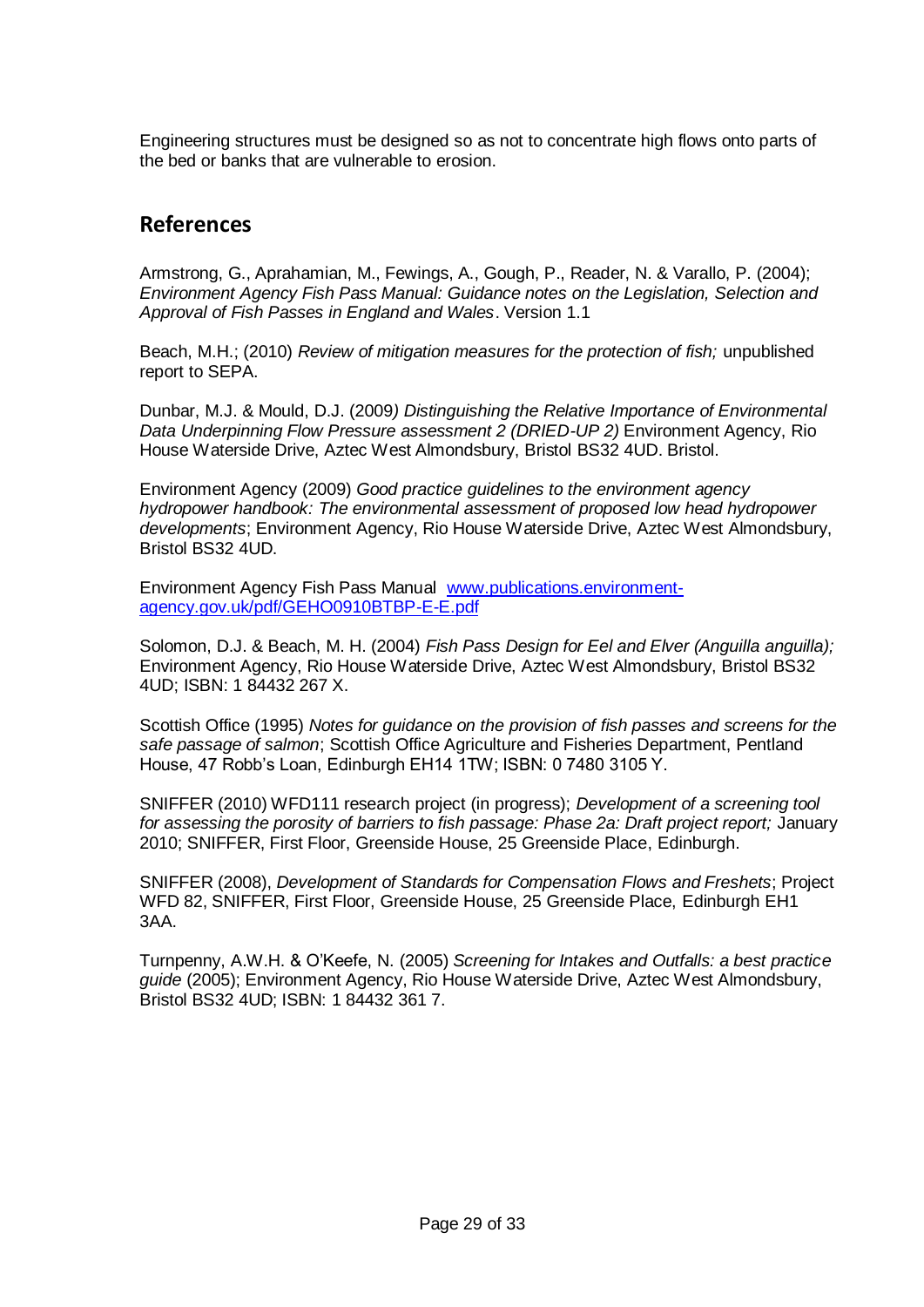# <span id="page-30-0"></span>**CAR screening document to be completed by applicants for all run of river hydro schemes**

## **Part A – Checklists**

Hydro schemes which meet the criteria set out in Part A of the SEPA "Guidance for developers of run-of-river hydropower schemes" are unlikely to have a significant adverse impact on the water environment. This form is intended to record the reason(s) why you believe this to be the case.

### **Part B – Mitigation measures**

All hydro schemes are required to incorporate all practicable mitigation measures, as set out in Part B of the guidance, to reduce the impact on the water environment.

Where proposals meet the requirements of both Parts A and B they are likely to be acceptable without further need for assessment.

**N.B.** - When you reach a decision which indicates that the proposal is either provisionally acceptable or provisionally unacceptable it is not necessary to proceed any further with the checklists. If the proposal is provisionally acceptable you must also record how the scheme incorporates the mitigation detailed in Part B of the guidance.

**Scheme details CAR licence number (if known) CAR/L/ NGR** of intake(s) and return point lntake(s)  $\ldots$  ..... **(8 figures please) Return .. …. ….**

**Location description ……………………………………………**

### **Part A - Checklists**

Please tick relevant boxes and follow the instruction in the coloured box.

| Checklist A: Proposals sited in degraded parts of the<br>water environment |                                                                                                          | Yes                         | No                                          |
|----------------------------------------------------------------------------|----------------------------------------------------------------------------------------------------------|-----------------------------|---------------------------------------------|
|                                                                            | Is the impacted stretch:<br>Part of a HMWB?<br>$\bullet$<br>Surrounded by urbanised land, intensive<br>٠ |                             |                                             |
| agriculture or commercial forestry?                                        |                                                                                                          | Go to 2                     | <b>Go to Checklist</b><br>в                 |
|                                                                            | Is the river already impacted?                                                                           |                             |                                             |
| 2                                                                          |                                                                                                          | Go to 3                     | <b>Go to Checklist</b><br>В                 |
|                                                                            | Is the impacted stretch planned to be improved?                                                          |                             |                                             |
| 3                                                                          |                                                                                                          | Go to<br><b>Checklist B</b> | Provisionally<br>acceptable go<br>to Part B |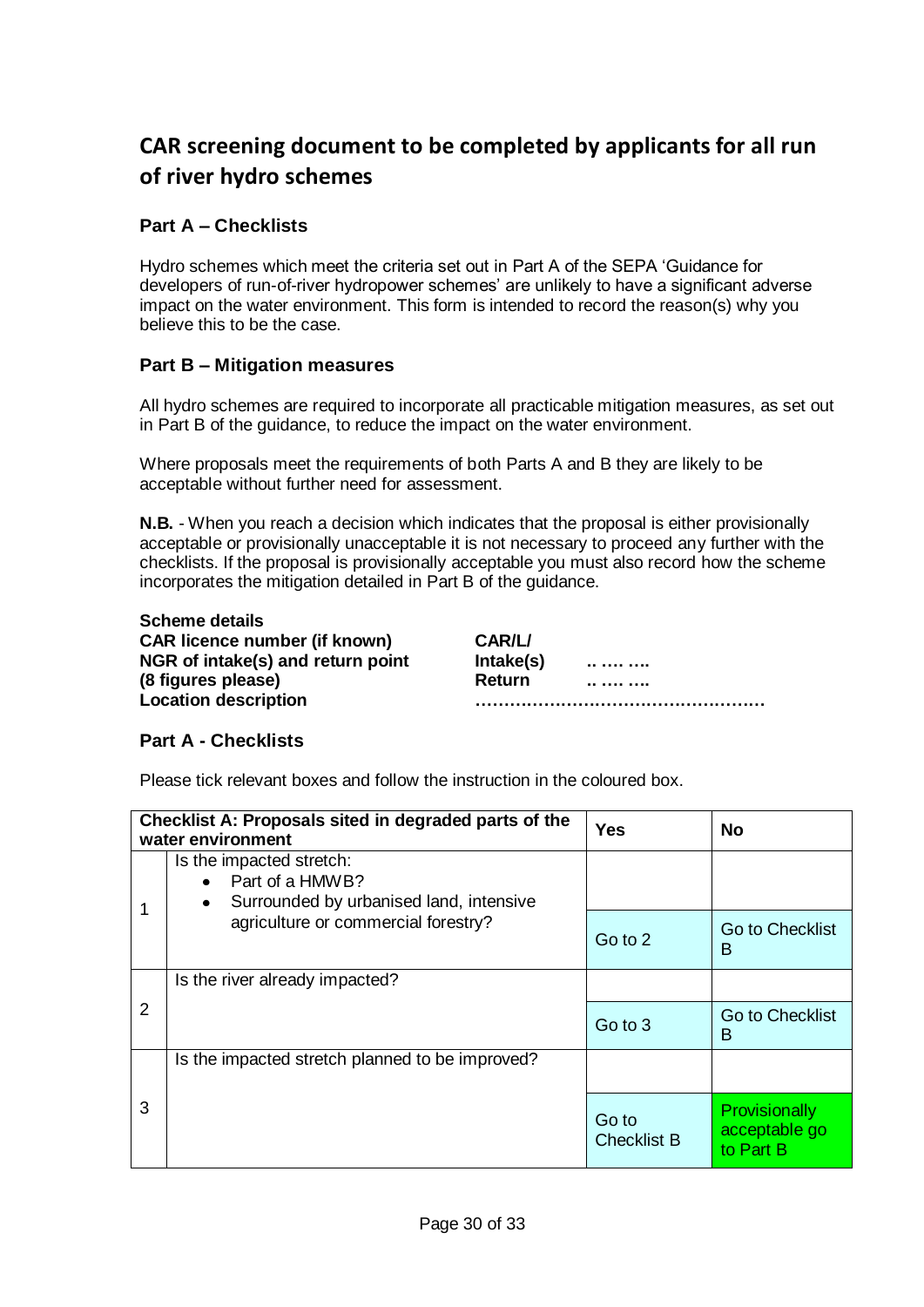| <b>Reason for decision:</b><br>The proposal is situated in an area of the water environment which is<br>currently significantly adversely impacted and is not planned to be<br>improved to achieve the objectives of a river basin management plan.<br>Consequently the proposal will not result in an adverse impact on the<br>water environment. |                                                                                                                     |                                                    |                                              |
|----------------------------------------------------------------------------------------------------------------------------------------------------------------------------------------------------------------------------------------------------------------------------------------------------------------------------------------------------|---------------------------------------------------------------------------------------------------------------------|----------------------------------------------------|----------------------------------------------|
|                                                                                                                                                                                                                                                                                                                                                    | Checklist B: Proposals sited in small, steep rivers<br>and streams                                                  | <b>Yes</b>                                         | <b>No</b>                                    |
|                                                                                                                                                                                                                                                                                                                                                    | Is the area of the catchment upstream of the<br>proposed tailrace $< 10$ km <sup>2</sup> ?                          |                                                    |                                              |
| $\mathbf{1}$                                                                                                                                                                                                                                                                                                                                       |                                                                                                                     | Go to 2                                            | Go to Checklist<br>C                         |
|                                                                                                                                                                                                                                                                                                                                                    | Is the channel slope between the intake and the<br>tailrace $\geq 0.1$ ?                                            |                                                    |                                              |
| $\overline{2}$                                                                                                                                                                                                                                                                                                                                     |                                                                                                                     | <b>Provisionally</b><br>acceptable go<br>to Part B | Go to 3                                      |
|                                                                                                                                                                                                                                                                                                                                                    | Is the channel slope between the intake and the<br>tailrace $> 0.06?$                                               |                                                    |                                              |
| 3                                                                                                                                                                                                                                                                                                                                                  |                                                                                                                     | Go to 4                                            | Go to Checklist<br>C                         |
|                                                                                                                                                                                                                                                                                                                                                    | Is the affected stretch part of a waterbody as<br>identified by SEPA, with a catchment area $\geq 10 \text{km}^2$ ? |                                                    |                                              |
| $\overline{4}$                                                                                                                                                                                                                                                                                                                                     |                                                                                                                     | Go to 6                                            | Go to 5                                      |
|                                                                                                                                                                                                                                                                                                                                                    | Is the distance between the intake and the tailrace<br>together with any reaches impacted by other                  |                                                    |                                              |
| 5                                                                                                                                                                                                                                                                                                                                                  | activities < 500 metres if the water body is at high<br>status and < 1,500 metres in all other cases?               | Go to 6                                            | <b>Go to Checklist</b><br>C                  |
|                                                                                                                                                                                                                                                                                                                                                    | Does the river or stream between the intake and the<br>tailrace contain any ecologically significant area of        |                                                    |                                              |
| 6                                                                                                                                                                                                                                                                                                                                                  | good habitat for fish?                                                                                              | Go to<br><b>Checklist C</b>                        | Provisionally<br>acceptable. Go<br>to Part B |
| <b>Reason for decision:</b><br>The proposal is situated in a small $\left\langle \langle 10km^2 \rangle \right\rangle$ catchment which does not<br>contain extensive areas of good fish habitat and the impact is of limited<br>spatial extent. Consequently the proposal will not result in an adverse<br>impact on the water environment.        |                                                                                                                     |                                                    |                                              |

| Checklist C: Proposals delivering net benefits to the<br>ecological quality of the water environment |                |                                                                                                                                                                       | <b>Yes</b> | <b>No</b>            |
|------------------------------------------------------------------------------------------------------|----------------|-----------------------------------------------------------------------------------------------------------------------------------------------------------------------|------------|----------------------|
|                                                                                                      |                | Will the proposal significantly improve fish passage<br>at a man-made obstacle to upstream or                                                                         |            |                      |
|                                                                                                      |                | downstream migration, such as a dam or weir?                                                                                                                          | Go to 2    | Go to 3              |
|                                                                                                      | $\overline{2}$ | Is the length of fish habitat to which access would<br>be improved significantly longer than the length of<br>river or stream between the intake and the<br>tailrace? |            |                      |
|                                                                                                      |                |                                                                                                                                                                       | Go to 4    | Go to 3              |
|                                                                                                      | 3              | Will the proposal provide other significant net                                                                                                                       |            |                      |
|                                                                                                      |                | benefits to the ecological quality of the water<br>environment?                                                                                                       | Go to 4    | Go to Checklist<br>D |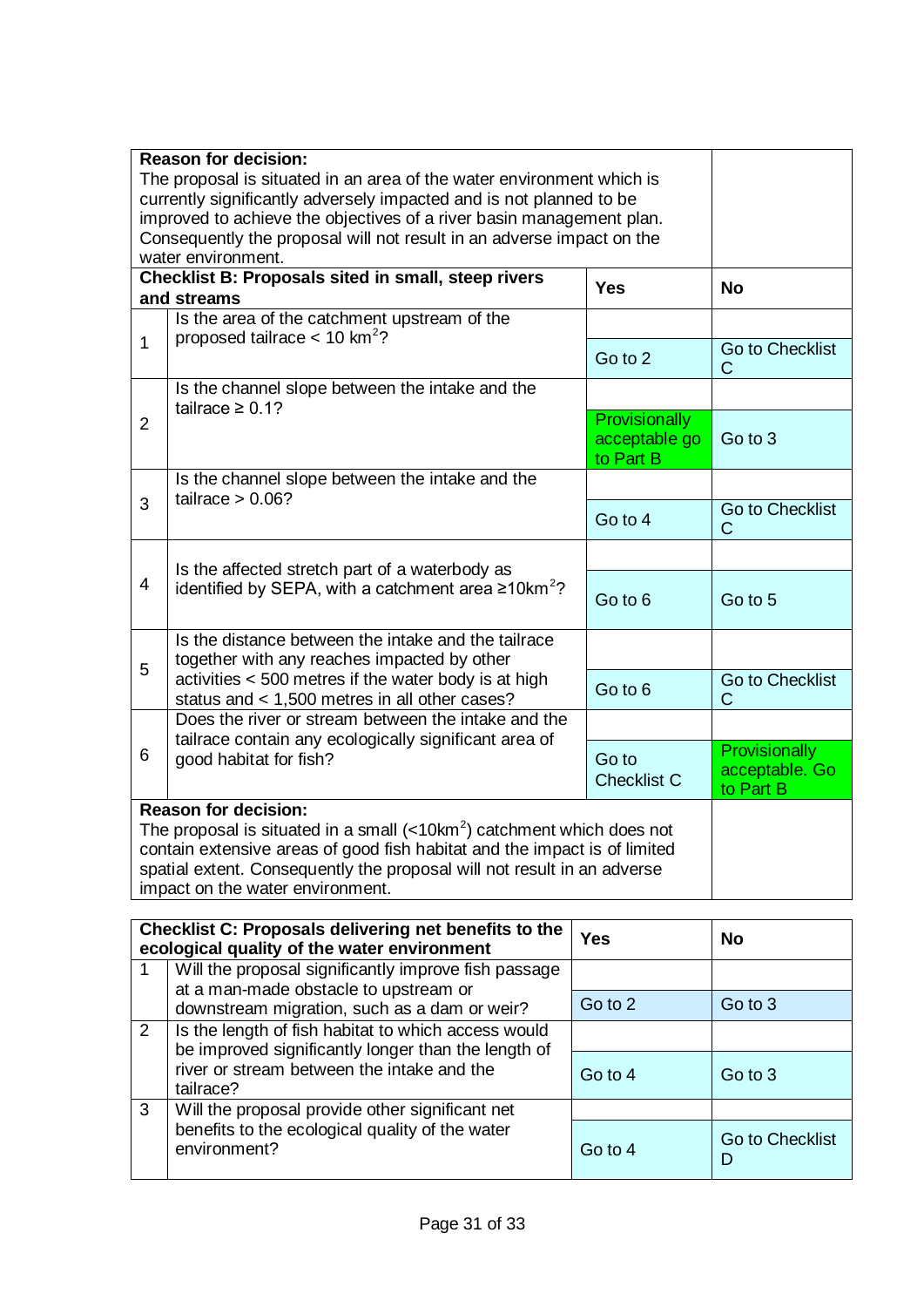| 4                                                                        | Is the length of river or stream between the intake<br>and the tailrace $<$ 1,500 metres? |                                              |                             |
|--------------------------------------------------------------------------|-------------------------------------------------------------------------------------------|----------------------------------------------|-----------------------------|
|                                                                          |                                                                                           | Provisionally<br>acceptable. Go<br>to Part B | <b>Go to Checklist</b><br>D |
|                                                                          | <b>Reason for decision:</b>                                                               |                                              |                             |
|                                                                          | The proposal will result in a net benefit to the water environment by                     |                                              |                             |
|                                                                          | improving fish passage at a man made obstacle or by providing other                       |                                              |                             |
| significant benefits to the ecological quality of the water environment. |                                                                                           |                                              |                             |
| Consequently the proposal will not result in an adverse impact on the    |                                                                                           |                                              |                             |
| water environment.                                                       |                                                                                           |                                              |                             |

| <b>Checklist D: All other proposals</b>              |                                                                                                                    | <b>Yes</b>                                  | <b>No</b>                                                             |  |
|------------------------------------------------------|--------------------------------------------------------------------------------------------------------------------|---------------------------------------------|-----------------------------------------------------------------------|--|
| $\overline{1}$                                       | Will the scheme be powered by the flow of water                                                                    |                                             |                                                                       |  |
|                                                      | through an existing weir or dam (i.e. without<br>removing water from the river channel)?                           | Provisionally<br>acceptable go to<br>Part B | Go to 2                                                               |  |
| 2                                                    | Will the scheme be powered by water flow from<br>an existing outfall?                                              |                                             |                                                                       |  |
|                                                      |                                                                                                                    | Provisionally<br>acceptable go to<br>Part B | Go to 3                                                               |  |
| 3                                                    | Will the scheme be powered by water that is<br>abstracted from immediately above a drop (eg a                      |                                             |                                                                       |  |
|                                                      | waterfall, cascade or weir) and returned<br>immediately below that drop?                                           | Provisionally<br>acceptable go to<br>Part B | Go to 4                                                               |  |
| $\overline{4}$                                       | Is the proposal located on a minor tributary of a                                                                  |                                             |                                                                       |  |
|                                                      | water body (i.e. a tributary with a catchment area<br>of < 10 km <sup>2</sup> ) (information available from SEPA)? | Go to 7                                     | Go to 5                                                               |  |
| 5                                                    | Is the water body at high status?                                                                                  |                                             |                                                                       |  |
|                                                      |                                                                                                                    | Go to 6                                     | Go to 7                                                               |  |
| 6                                                    | Is the distance between the intake and the<br>tailrace (excluding any part of that distance that is                |                                             |                                                                       |  |
|                                                      | on a minor tributary) together with any reaches<br>impacted by other activities < 500 metres?                      | Go to 7                                     | Go to 8                                                               |  |
| $\overline{7}$                                       | Will the scheme use only the proportion of the<br>flow in the river or stream at any one point in time             |                                             |                                                                       |  |
|                                                      | that can be abstracted without causing a breach<br>of the river flow standards for good (note 2)?                  | Provisionally<br>acceptable go to<br>Part B | <b>Provisionally</b><br>unacceptable if<br>$< 0.35$ GWh <sup>27</sup> |  |
| 8                                                    | Will the scheme use only the proportion of the<br>flow in the river or stream at any one point in time             |                                             |                                                                       |  |
|                                                      | that can be abstracted without causing a breach<br>of the river flow standards for high?                           | Provisionally<br>acceptable go to<br>Part B | <b>Provisionally</b><br>unacceptable if<br>$< 0.35$ GWh <sup>1</sup>  |  |
| <b>Reason for decision:</b><br>The proposal will be: |                                                                                                                    |                                             | <b>Tick relevant</b><br>box                                           |  |
|                                                      |                                                                                                                    |                                             |                                                                       |  |

<sup>&</sup>lt;sup>27</sup> For schemes producing <0.35GWh reference should be made to Table 1 in Part A of the Guidance and to the flowchart on page 6.

<u>.</u>